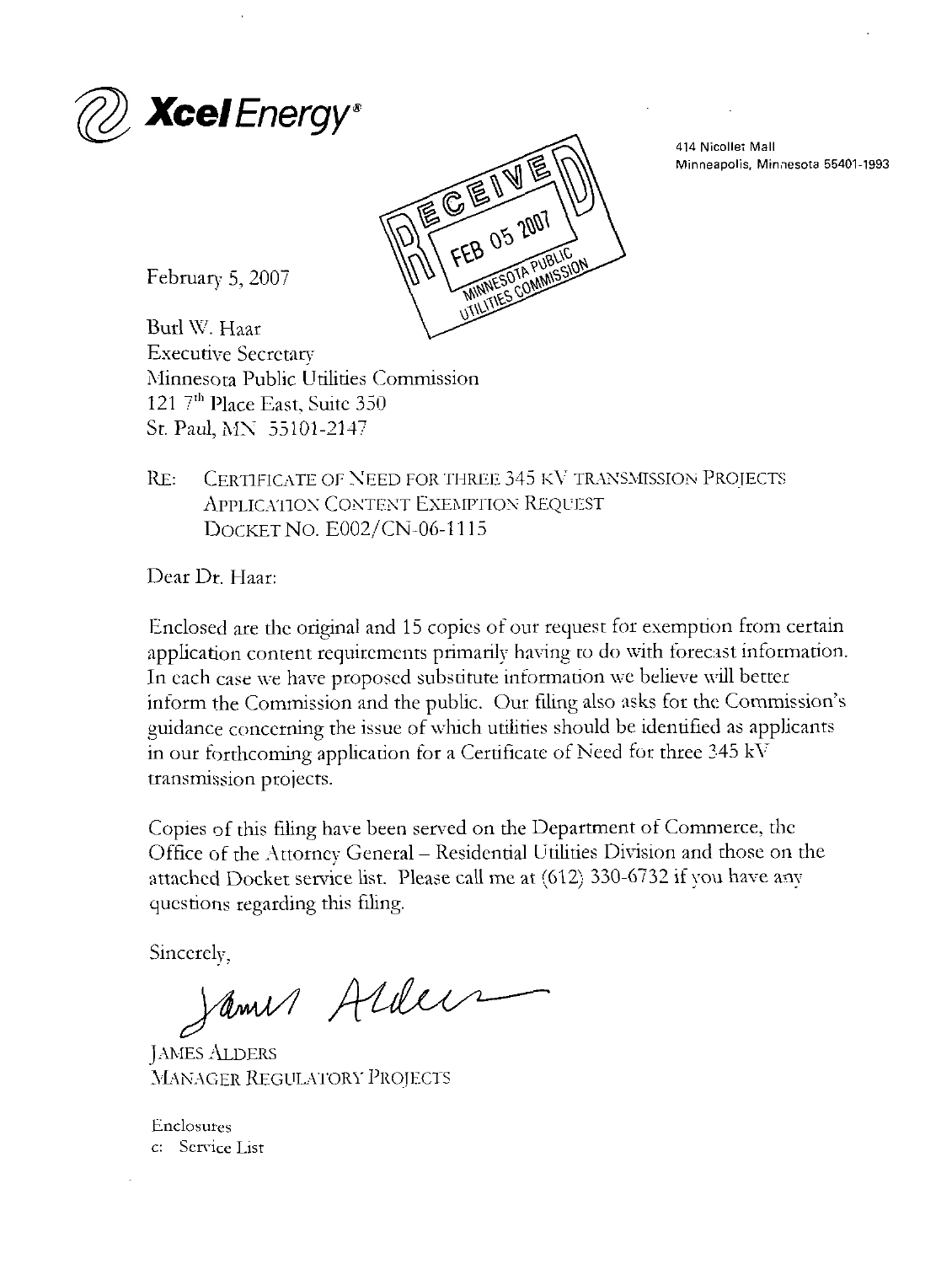#### STATE OF MINNESOTA BEFORE THE MINNESOTA PUBLIC UTILITIES COMMISSION

LeRoy Koppcndrayer Thomas Pugh Marshall Johnson PhyUis Rcha Kenneth Nikolai

Chair Commissioner **Commissioner** Commissioner Commissioner

IN THE MATTER OF THE APPLICATION OF NORTHERN STATES POWER COMPANY D/B/A XCEL ENERGY, GREAT RIVER ENERGY FOR CERTIFICATES OF NEED FOR THREE 345 KV TRANSMISSION LINES

DOCKET No. E002/CN-06-1115

### REQUEST FOR EXEMPTION FROM CERTAIN CERTIFICATE OF NEED APPLICATION CONTENT **REQUIREMENTS**

### I. INTRODUCTION

Northern States Power Company, a Minnesota Corporation and wholly-owned subsidiary of Xcel Energy Inc. ("Xcel Energy" ) respectfully submits this Request for Exemption from Certain Certificate of Need Application Content Requirements pursuant to Minnesota Rule 7849.0200, Subp. 6. In this filing, Xcel Energy respectfully requests that the Minnesota Public Utilities Commission ("Commission") (i) grant Xcel Energy's requested exemptions from certain of the content requirements found in the Certificate of Need rules, and (ii) address issues concerning who the "applicant" should be for purposes of proceeding with the upcoming Application for Certificate of Need in this Docket.<sup>1</sup>

Consistent with the approved Notice Plans and in the timelines contemplated by the rules, Xcel Energy together with Great River Energy intend jointly to file a consolidated Application for Certificates of Need for three, 345-kV transmission

<sup>&</sup>lt;sup>1</sup> In its November 3, 2006, Order Approving Notice Plans and Requiring Compliance Filings in the instant Docket, the Commission consolidated this proceeding with Docket No's ET-2/CN-06-S57 and E-002/CN-06-979 and approved the proposed Notice Plans for each of the Dockets. As a result, all matters pertaining to all of the transmission lines discussed in this filing are proceeding under this consolidated Docket.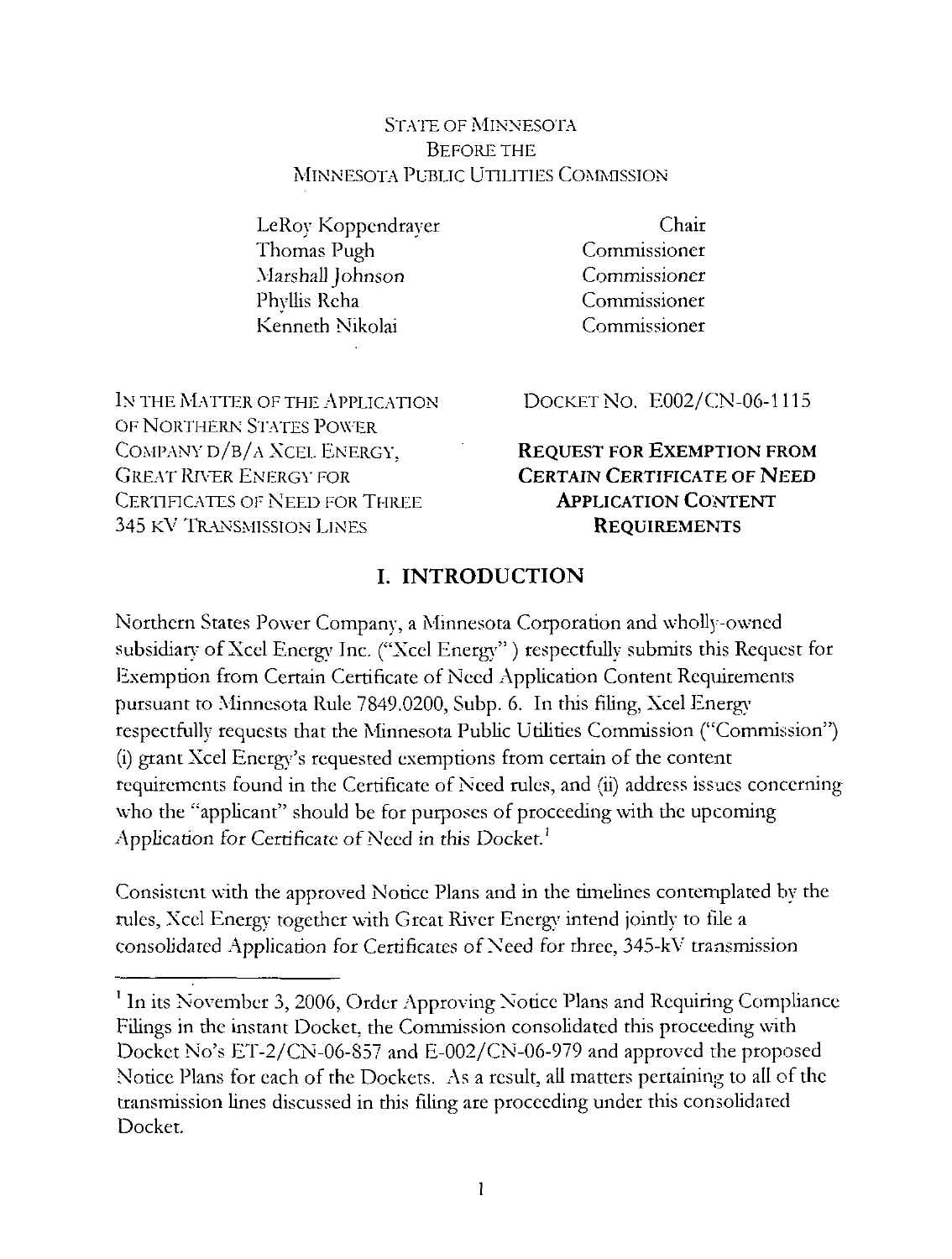projects together with associated facilities. The proposed facilities that will be subject to the Application are:

- An approximately 150-mile, 345 kV transmission line between the southeast corner of the Twin Cities, Rochester, and La Crosse. WI, together with two related 161 kV transmission lines in the Rochester area.
- An approximately 200-mile, 345 kV transmission line between Brookings, SD, and the southeast corner of the Twin Cities with a related 30-mile, 345 kV transmission line between Marshall and Granite Falls and 230 kV connections to the system near Granite Falls.
- An approximately 250-mile, 345 kV transmission line between Fargo, ND, Alexandria, St. Cloud, and Monticello.

These three 345 kV projects constitute most of the first group of projects that Xcel Energy and other Minnesota utilities have studied and determined arc necessary to achieve an overall plan for achieving transmission capacity expansion needed by 2020 (the "CapX 2020" initiative). $^2$  These lines are sometimes referred to as the CapX Group 1 Projects. $3$ 

### Content Exemption Request

Some of the content requirements for a Certificate of Need Application, required by Minnesota Rules Chapter 7849, do not fit well with the circumstances surrounding the three proposed 345 kV lines and associated facilities. After examining the content requirements called for in the rules, we believe the Commission's review of the need for these three projects and public participation in the proceeding would be better served if our Application is customized. Therefore, Xcel Energy respectfully requests that die Commission grant certain exemptions, as provided in Minnesota Rule 7849.0200, Subp. 6, from Certificate of Need Application, content requirements.

<sup>&</sup>lt;sup>2</sup> CapX stands for "Capacity Expansion Needed by 2020". More information about the CapX initiative can be obtained at www.capx202Q.com.

 $3$  The 70-mile 230 kV line between Bemidji and Grand Rapids, Minnesota is also one of die CapX Group 1 projects. That project is not part of the instant consolidated Dockets and permits for it will be sought separately.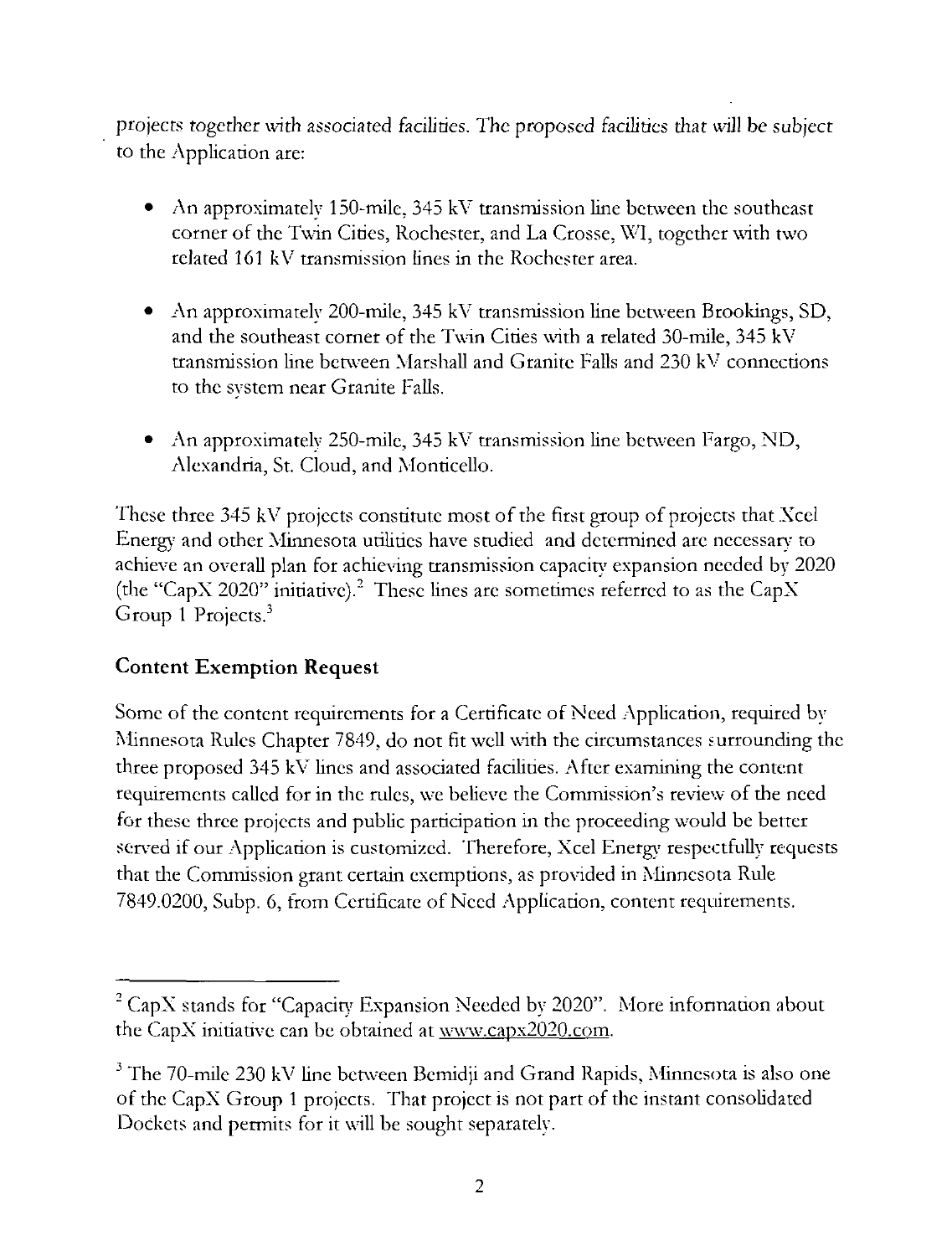The requested exemptions primarily address power and energy forecasting. In light of both the regional needs, the specific load-serving needs and issues surrounding expanding access for new and renewable resources, Xccl Energy believes that the traditional forecasting requirements in the Certificate of Need rules will not provide the best information to analyze the identified needs. As a result, in this filing  $\rm{wc}$ propose substitute information we think will make our Application more useful and better fit with the circumstances of our proposals.

#### Applicant Issue

In the Notice Plan stage of this proceeding, commentary was provided by various stakeholders on the question of who the applicant should be for purposes of this consolidated Certificate of Need proceeding. As part of this exemption filing, Xcel Energy seeks the Commission's guidance on this issue as well and requests that: the Commission determine whether the CapX utilities' plan for proceeding is acceptable to the Commission.

The CapX 2020 participants have agreed that Great River Energy and Xccl Energy will serve as Project Development Managers for the three projects described in this Docket and for which Certificates of Need will be sought. In that role, these two companies are responsible for coordinating and managing the permitting, engineering, procurement and construction of these 345 kV lines. Since a Certificate of Need is in essence a construction authorization, we believe the Project Development Managers are in the best position to take responsibility for implementing the outcome of the Certificate of Need process. Therefore, unless die Commission directs otherwise, Xcel Energy and Great River Energy intend to act as applicants in the Certificate of Need Application for the three 345 kV lines.

We believe this approach is the best way to proceed expeditiously with this permitting proceeding while we continue working toward establishing the financing of over SI .3 billion in investments that will be necessary to support the CapX Group 1 Projects. The financing and other ownership arrangements that need to be determined require complex business agreements that are in progress but are not yet complete. At this juncture we do not know exactly which utilities will own the lines we propose. We intend to fully describe the business arrangements under development and the participants in those discussions in our Application.

### II. BACKGROUND

Over the past two years, regional utilities have worked to develop a transmission plan to address the anticipated demand for electrical power in Minnesota and the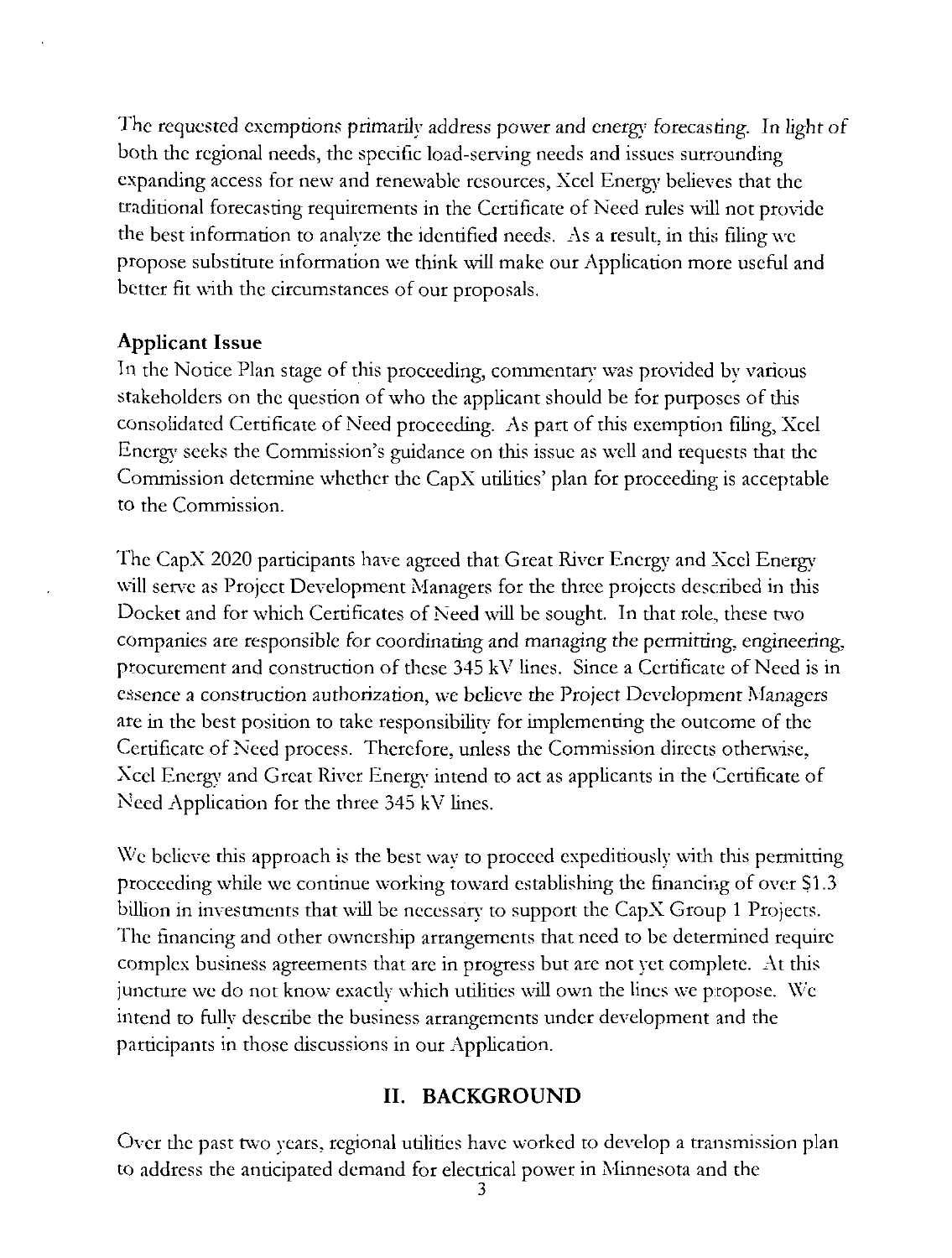surrounding region over the next 10 to 15 years. This CapX 2020 initiative resulted in a comprehensive plan or Vision Plan for expansion of the higher voltage part of the transmission system. The Vision Plan contemplates the addition of several 345 kV circuits over time. Because of the overall scope of the CapX 2020 initiative, the sponsoring utilities have broken this multi-billion dollar initiative into three distinct groups.

The CapX Group 1 Projects (including the three 345 kV projects to be proposed in this Docket) represent the first stage in this overall development. The projects that will be the subject of our Certificate of Need Application constitute the bulk of the CapX Group 1 Projects as part of the first phase of implementation of the CapX 2020 vision plan. A single Application will be filed because all three lines are part of a longer range comprehensive plan developed to meet the growing demand for electricity in Minnesota and parts of surrounding states. In some respects, the three projects will work in concert, indivisibly, to meet those system-wide needs. Furthermore, implementation of subsequent parts of the CapX Vision Plan will depend on whether the Commission concurs with our proposals for this first group of projects.<sup>4</sup> We believe these system wide, long-term planning considerations are best addressed, comprehensively, in one proceeding rather than repeatedly in separate project filings.

In addition to their role in meeting system-wide demands for electrical power and addressing regional reliability and growth needs, each of these three projects also addresses emerging service reliability concerns in particular areas of the state. The transmission system serving the Red River Valley soon will not have adequate capacity to meet the demand for electrical power under all the conditions specified in industryreliability standards. The same is true in the St. Cloud and Alexandria axeas. These reliability risks will be addressed with our Fargo — Monticello 345 kV project. Growth in the demand for electrical power in Rochester, Winona, La Crosse, and other parts

<sup>&</sup>lt;sup>4</sup> As will be described more fully in the upcoming Application, Xcel Energy recognizes that future groups of projects for the CapX 2020 initiative are at this point conceptual and arc subject to further study and revision. In particular, future load patterns and other factors may affect when and whether some of the future projects may be needed. However, the CapX Group 1 Projects as proposed here, are common to all reasonable scenarios. As a result, even if future events suggest different outcomes for subsequent groups, Xcel Energy is confident that the CapX Group 1 Projects are needed.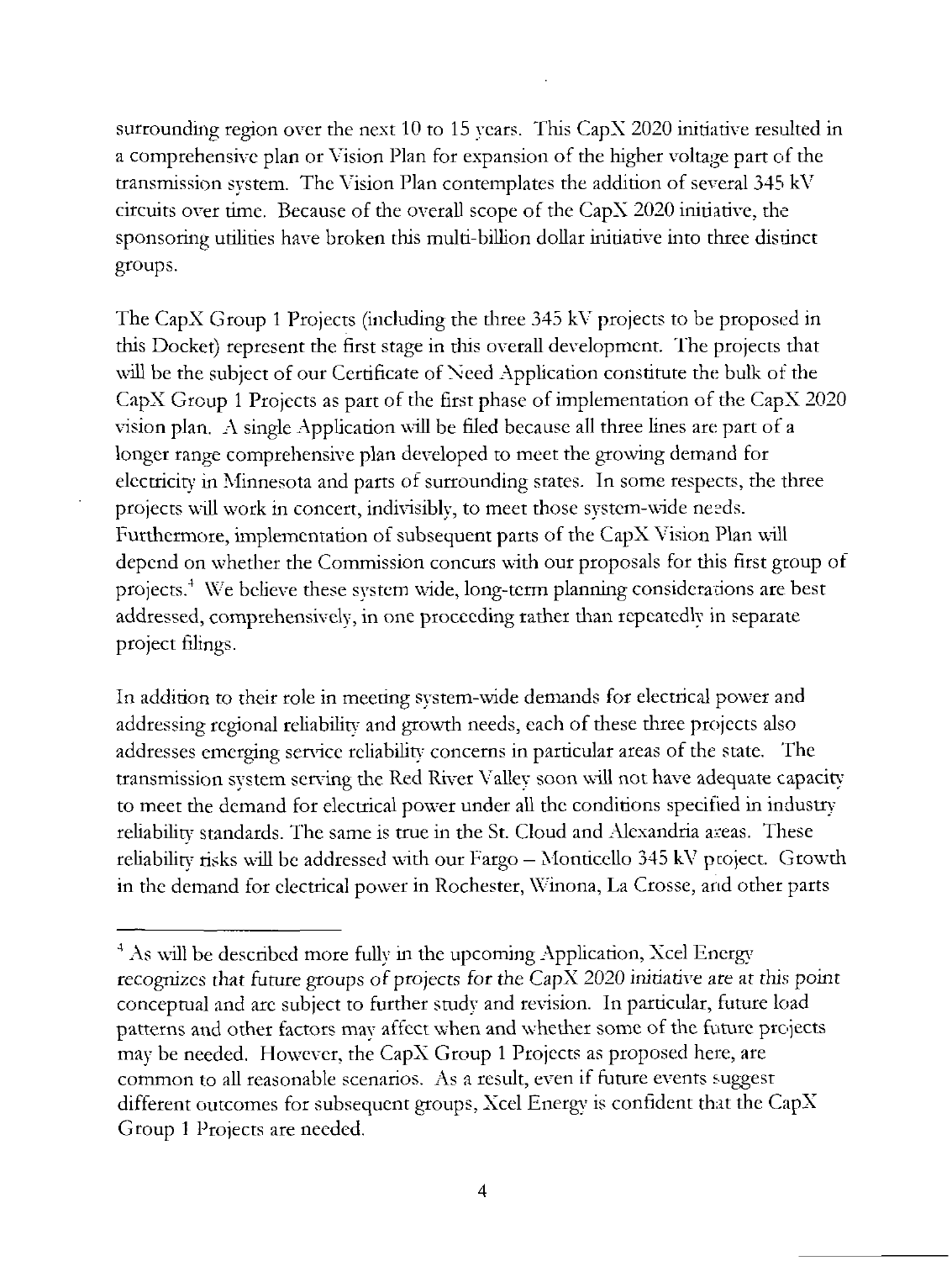of southeastern Minnesota soon will exceed the capacity of the existing electrical system. Our Twin Cities – Rochester – La Crosse 345 kV project addresses these concerns. We anticipate similar reliability issues in west central Minnesota that will be addressed by our Twin Cities - Brookings proposal and in addition, this line will open up significant transmission capacity to transmit additional generation from Southwestern Minnesota back to the Twin Cities load regions.

As part of the planning process, regional utilities examined how the need for particular transmission lines changed with changes in the location of new generation needed to meet the anticipated growth in electrical power demand. Scenarios were developed in which new generators were distributed first primarily to the west, secondly, primarily in Minnesota, and then with a more eastern bias. The three 345 kV projects thar will be the subject of our Application were common to die transmission requirements to meet any of the three distributions of generation. In that respect, they will act in concert, as part of an integrated network of transmission, to facilitate generation connections. Our proposals do not predetermine public policy regarding generation location or fuel type and do not rely on any one future generation scenario.

It is clear that Minnesota and neighboring states are interested in aggressively increasing the amount of renewables based generation used to meet the demand for electrical power. Wind turbines are at the forefront of renewables development in the Upper Midwest. Recent legislative action in Minnesota suggests that the demand for wind power will substantially increase in the coming years and that the advent of a renewable energy standard for Minnesota utilities will only increase the demand for wind energy and other types of renewable energy development.

Our transmission proposals will increase the capacity of the electrical network as a whole and open up more areas for further wind power development around Minnesota and in surrounding states. In particular, the interest in wind power development in southwestern Minnesota continues to outpace the capacity of the transmission system. In a separate filing Xccl Energy is proposing three 115 kV lines to incrementally increase Buffalo Ridge system capacity. (Docket E-002/CN-06- 154.) Our Brookings — Twin Cities project will broaden the geographic area that can be developed. It will also overcome the next set of system limitations to allow continued generation development in Southwestern Minnesota and Eastern South Dakota.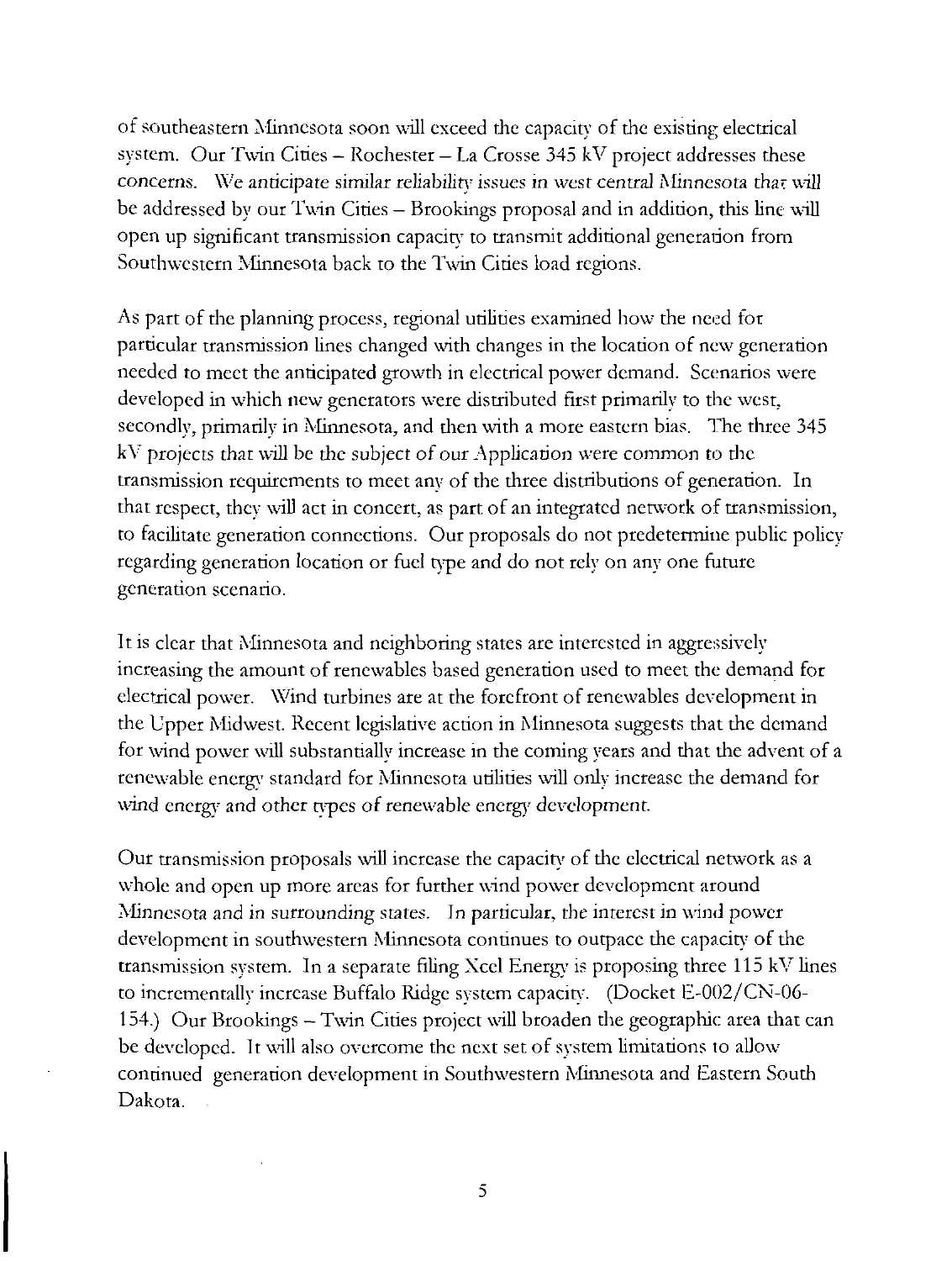In summary our Application for Certificates of Need will address three categories of need for new transmission infrastructure:

- System wide: New transmission is necessary to maintain the reliability of the transmission system as the result of anticipated significant growth in die demand for power system wide. This "CapX Vision" is an integral part of the overall need for all of these projects.
- Community service reliability: Each of the proposed new transmission lines is necessary to maintain the reliability of the transmission system serving particular communities and areas of the state.
- Renewables Generation Support: There is broad interest in expanding renewables generation in the region and in particular there is continuing interest to expand wind power in southwestern Minnesota and southeastern South Dakota.

## III. EXEMPTION REQUESTS

## A. Legal Standard

Minnesota Rules, Chapter 7849 sets forth the requirements for Certificate of Need applications. The Commission has authority to grant exemptions from the requirements of Chapter 7849 in accordance with Rule 7849.0200, Subp. 6, which provides:

Subp. 6 Exemptions. Before submitting an application, a person is exempted from any data requirement of this chapter if the person (1) requests an exemption from specified rules, in writing to the commission, and (2) shows that the data requirement is unnecessary to determine the need for the proposed facility or may be satisfied by submitting another document. A request for exemption must be filed at least 45 days before submitting an application. The commission shall respond in writing to a request for exemption within 30 days of receipt and include the reasons for the decision. The commission shall file a statement of exemptions granted and reasons for granting them before beginning the hearing.

The Commission, may grant exemptions when the data requirements (1) are unnecessary to determine need in a specific case; or (2) can be satisfied by submitting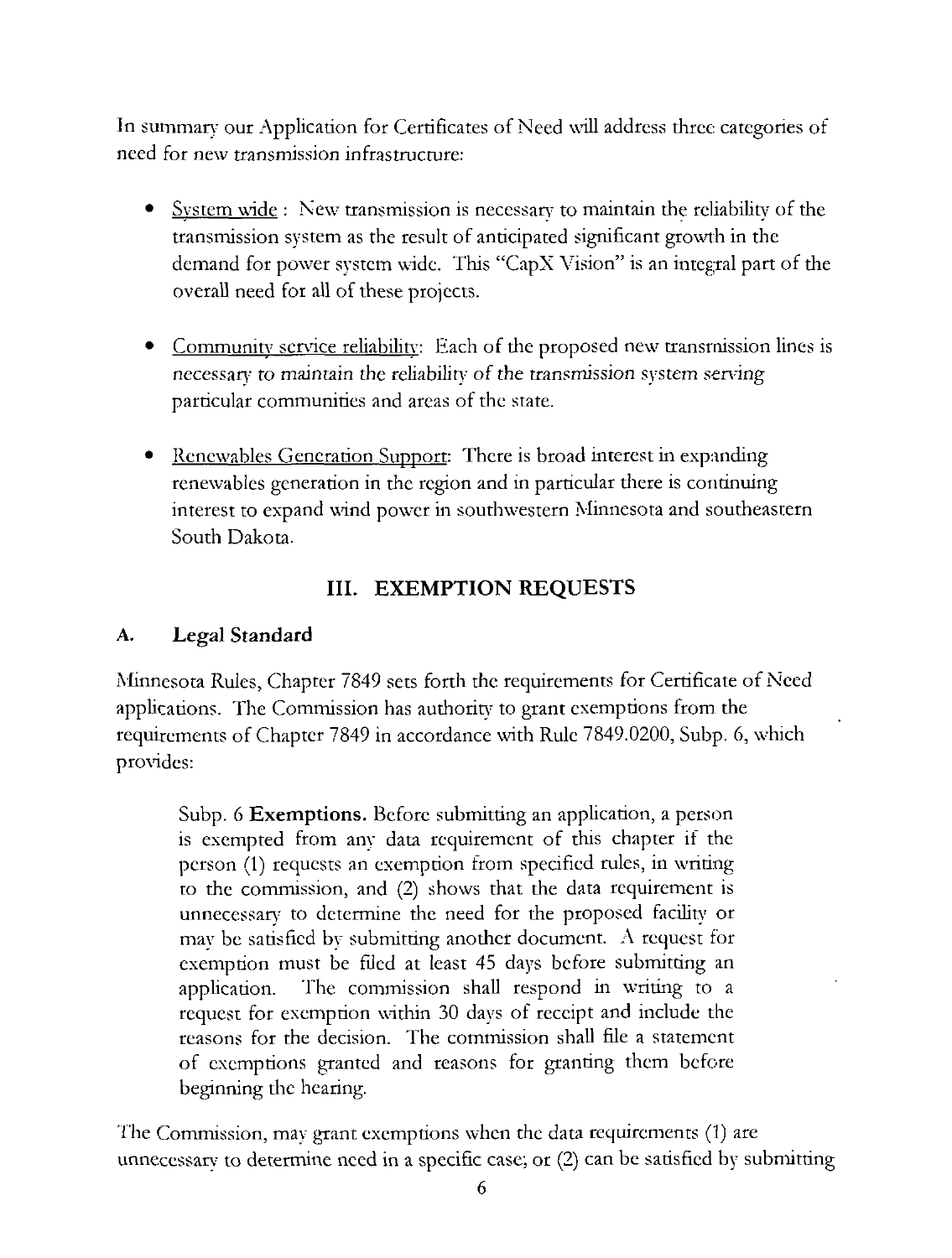documents other than those required in the rules. In the Matter of the Application for a Certificate of Need for the Appleton-Canby 115 kV Line, Docket No. E-017/CN-06-677, "Order Granting Exemptions and Approving Notice Plan'', (Aug. 1, 2006); In the Matter of the Application of MAPP Wind II, LLC for a Certificate of Need for a 100-Megawatt Wind Generation Facility, Docket No. IP-6158/CN-02-1333, "Order Granting Exemption Requests as Modified and Clarifying Filing Requirements'' (October 2, 2002),

## B. Exemption Requests

Xcel Energy requests certain exemptions from parts of the following content requirements for Certificate of Need Applications:

- Minnesota Rules 7849.0260, Subp. A(3), C(6), and. D Proposal Description;
- Minnesota Rules 7849.0270 Forecasting
- Minnesota Rules 7849.0120A(1) Criteria (forecasting)
- Minnesota Rules 7849.0120A(2) Conservation Programs
- Minnesota Rules 7849.0280(B) through (I). System Capacity
- Minnesota Rules 7849.0290 Conservation
- Minnesota Rules 7849.0300 Consequences of Delay
- Minnesota Rules 7849.0340 Alternative of No Facility

Each of these requests is discussed below. In each case we propose substitute information that we believe will be more useful.

This request is being made at least 45 days before submitting an Application for a Certificate of Need as required by Minn. R. 7849.0200, Subp. 6. We anticipate filing our Application for the Certificates of Need in April 2007.

## 1. Minnesota Rules 7849.0260, Subp. A(3) and C(6) Energy Losses

Xcel Energy seeks an exemption from the requirement of Rule 7849.0260, subp. A(3) that the applicant provide information regarding "the expected losses under projected maximum loading and under projected average loading in the length of the transmission line and at the terminals or substations." Subpart  $C(6)$  has similar language. Because electricity cannot be directed to "travel" from one point to another on a specific transmission line, energy losses occur throughout the network of lines that comprise the transmission system. As a result, system losses are affected by the configuration of the network. In that context calculations of losses associated with an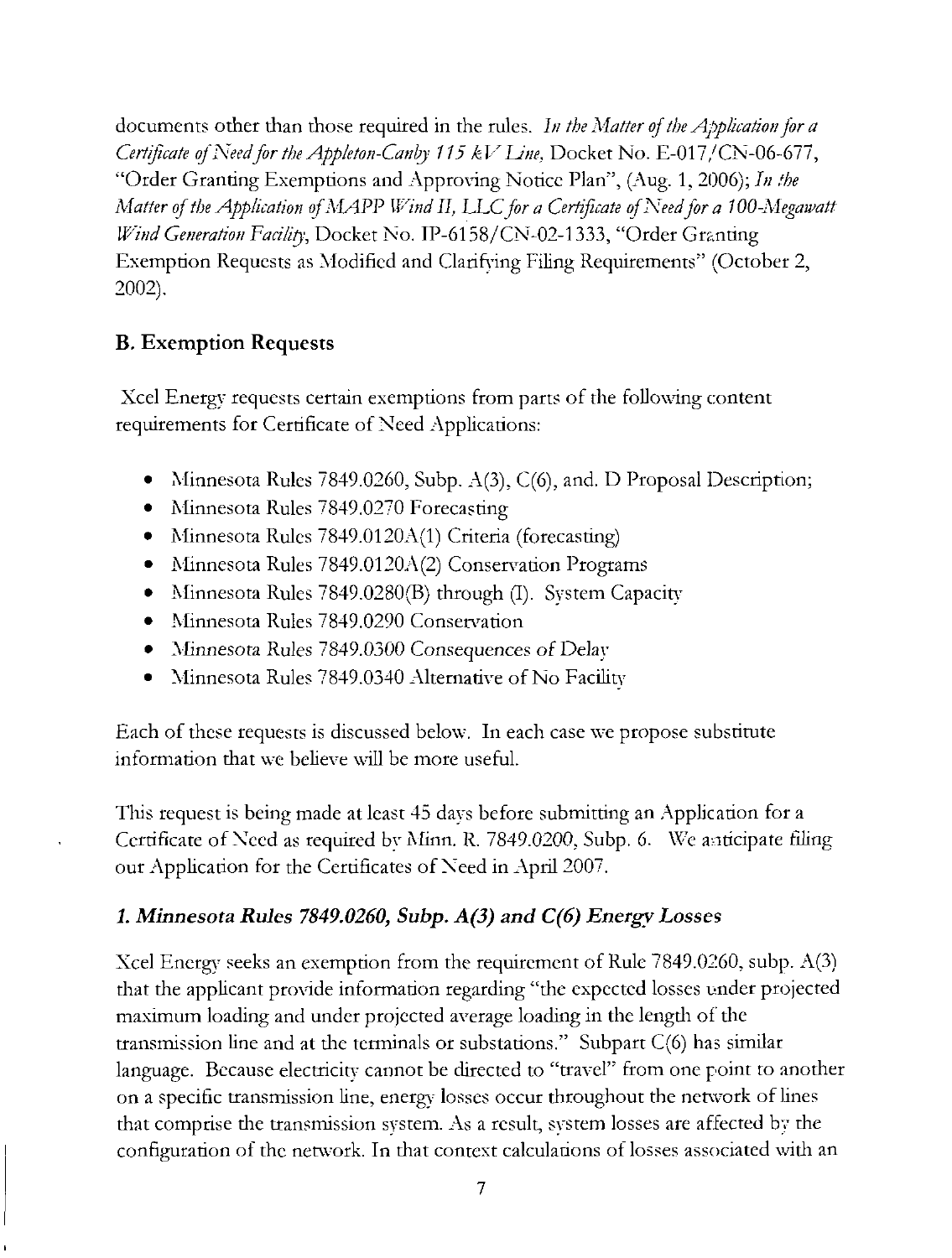individual transmission line are not meaningful. Xcel Energy proposes to provide system losses information on a system basis instead and requests that the Commission accept this information in satisfaction of Rule 7849.0260, subp.  $A(3)$  and subp.  $C(6)$ . A system approach to the analysis of losses has been found acceptable and has become the norm in other recent proceedings. For example, the Commission recently granted Xcel Energy an exemption from providing line-specific loss figures both in the Buffalo Ridge Incremental Outlet Capacity proceeding (Docket E-002/CN-06-154) and the Chisago 115/161 kV transmission line proceeding (Docket E-002/CN-04-1176).

# 2. Minnesota Rules 7849.0260, Subp. D System Maps

Subpart D calls for a map showing the applicant's system or load center to be served by the proposed transmission lines.

In many respects these proposed lines are part of a plan to meet the growing demand for power experienced by all utilities in the state. Read literally, Subpart D then would require us to provide system maps of some kind from every utility in the state. We are concerned that it will be difficult and time consuming to gather all the maps" and we do not believe maps from all utilities in the state would be useful when examining this part of the need for new transmission infrastructure. Instead we propose to provide a general map that shows the service territories of utilities in the state along with a general discussion of the different types of utilities serving customers and the geography of their service territories.

At another level these proposals do address reliability risks in certain communities and areas of die state. As part of our Application we propose provide descriptions and maps of the load centers at risk if improvements are not made to the transmission system serving them.

## 3. Minnesota Rules 7849.0270 and 7849.0120A(1), Forecasting

Xcel Energy seeks an exemption from the content requirements specified in Minnesota Rules 7849.0270 and 7S49.0120A(1). which concern forecasting information. We propose to substitute information that better describes the power demand forecasting used to develop our proposals.

The Commission's rules addressing Certificates of Need content requirements were designed decades ago at a time when the transmission improvements under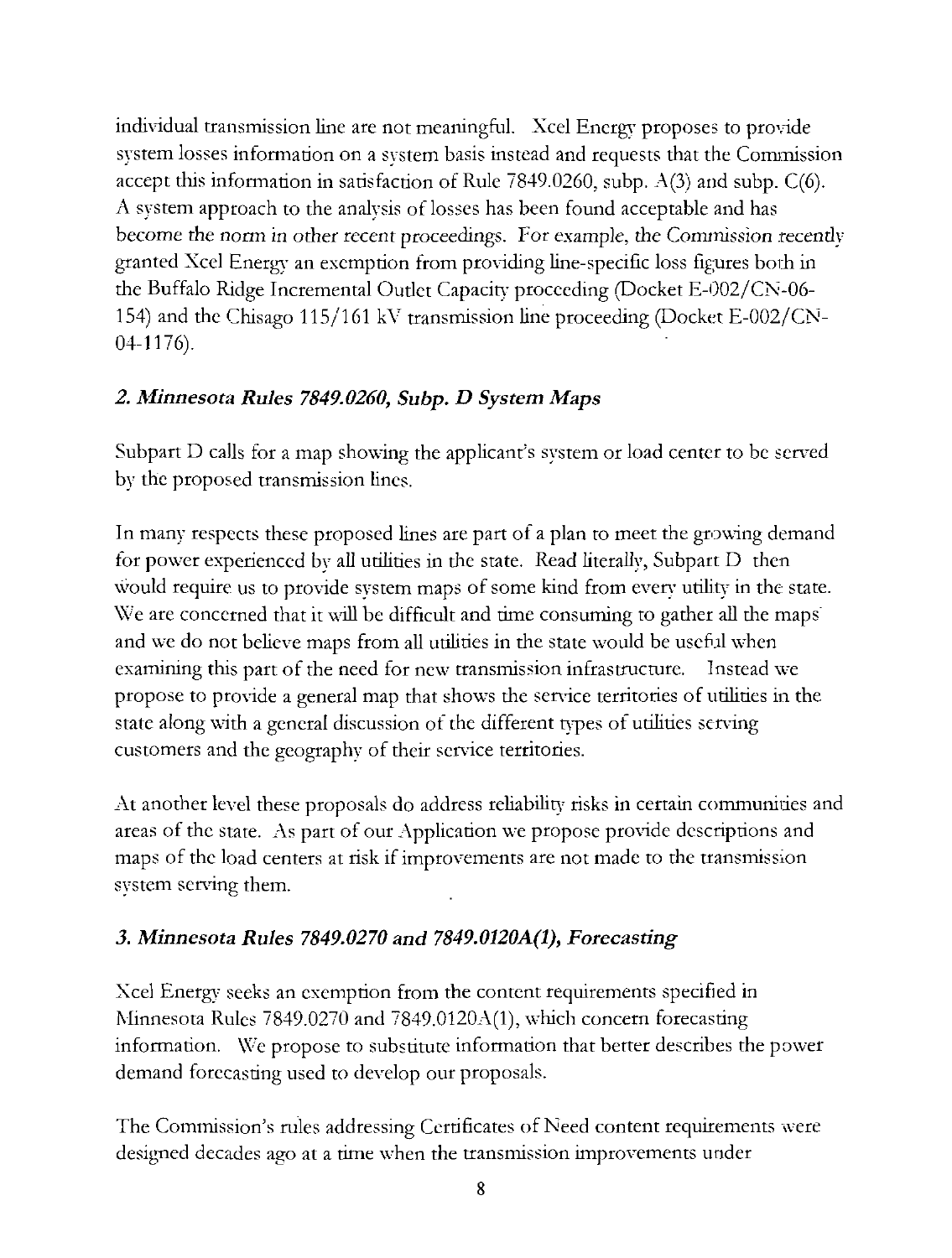consideration were typically driven by growing demand for electricity and linked direcdy to a specific generation proposal to meet that need. Consequendy, the rules were designed around the concept that a utility provide detailed forecasts of power demand and electricity consumption to demonstrate the need for additional generating plant that, in turn, justified the need for the proposed transmission capacity.

The concept of a direct link between a specific generation addition and the transmission to support it does not apply to our proposals in this case. Here, we propose additions to the transmission network to serve the anticipated growth in the demand for power, system wide, regardless of the location of the generation or its fuel type. We also propose these transmission lines to maintain reliable service to particular load centers regardless of where new generation will be located.

Minnesota Rules 7849.0270 call for detailed forecasts of the demand for electrical power and the consumption of electrical energy. Minnesota Rules  $7849.0120(A)(1)$ requires a determination of the accuracy of this demand forecast information. The Rules further require applicants to subdivide demand and energy consumption data by end use customer classes. Rule 7849.0220, Subpart 3 further provides that when a transmission line is designed to meet long-term needs in excess of 80 megawatts for a utility other than the applicant, that utility must provide the information required by Minnesota Rules Chapter 7849.

The rules as they are structured create a series of problems.

First, one dimension of our proposal is system wide. The lines we propose are designed to meet the long-term power needs of all utilities serving customers in the state. Therefore Rule 7849.0220 read literally, would require us to assemble demand and energy data from nearly all the utilities in the state whether or not they are participating in the CapX planning effort. Such an effort would be very time consuming and burdensome and would not provide the type of targeted information that will inform the Commission's ultimate determination of whether the certificates of need should be granted..

Secondly, Minnesota Rules 7849.0270 calls for data by a scries of customer class categories. This content requirement is also difficult to meet for the reasons above. Furthermore, these customer class categories have no direct bearing on the need for a transmission line. The transmission system is designed based on its ability to deliver power to distribution substations. At distribution substations, voltage is transformed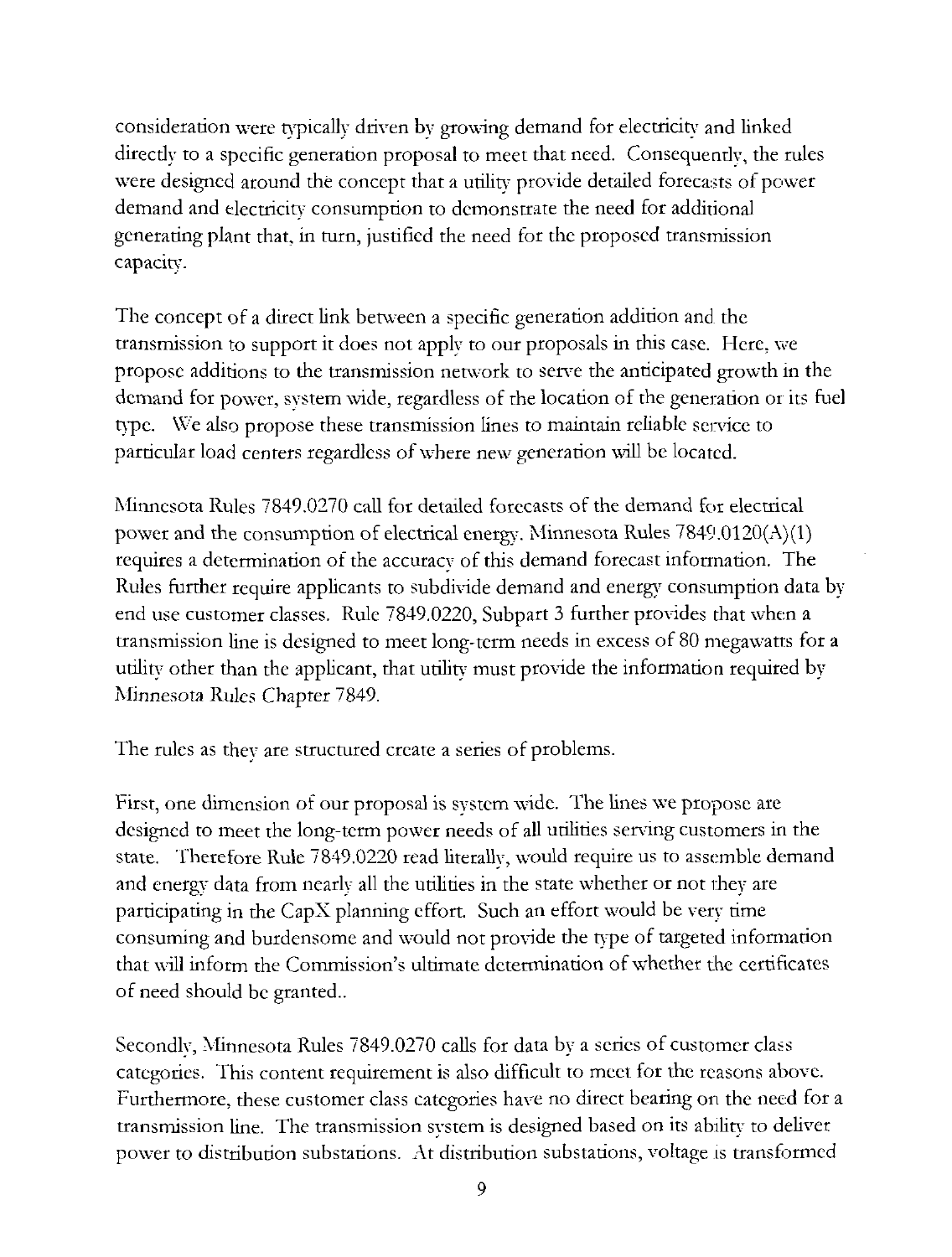so that distribution lines can deliver power to customers. End use consumer data has no bearing on system design. The critical criterion for transmission planners is the coincident peak instantaneous demand for power at distribution substations. Transmission systems must be sized so that they have enough capacity to operate reliably during periods of peak demand and other critical instantaneous demand circumstances,

Minnesota Rules 7849.0270 goes on to call not only for detailed forecasts of power requirements by end use class but also to specify energy consumption forecasting by customer class. Energy consumption data has no bearing on transmission planning and such information would not assist the Commission in determining need for the three proposals. The transmission system must have the capacity to meet the coincident peak instantaneous power demands that occur at distribution substations. If maximum instantaneous power demand is met, then any level of energy consumption over time can be met. It is demand requirements that drive transmission capacity requirements not energy consumption.

Instead of the information caUed for in Minn. R. Part 7849.0270, 7849.0120A(1) and 7849.0340, we propose to present the forecast information actually utilized in planning our proposals.

When examining the growth in demand for power, system wide, transmission planners called on generation resource planners to provide their forecasts of system demand. Transmission planners used system demand forecasts contained in recent resource plan proceedings and in load and capability reports.

Resource Plan forecasts from the various utilities capture the vast majority of electricity use in the State. The Commission regularly reviews the Resource Plans from the State's utilities and judges the system-wide forecasts of demand for all the major utilities in the State in Resource Plan proceedings.

Minnesota Statutes 216B.2422 Subdivision 2 provides that the Commissions Orders in Resource Plan proceedings can be used as prima facie evidence in subsequent Certificate of Need determinations. This work by the State's major utilities provides a better baseline of information to determine overall customer needs for power and to assess whether the proposed transmission projects are designed to meet that overall need.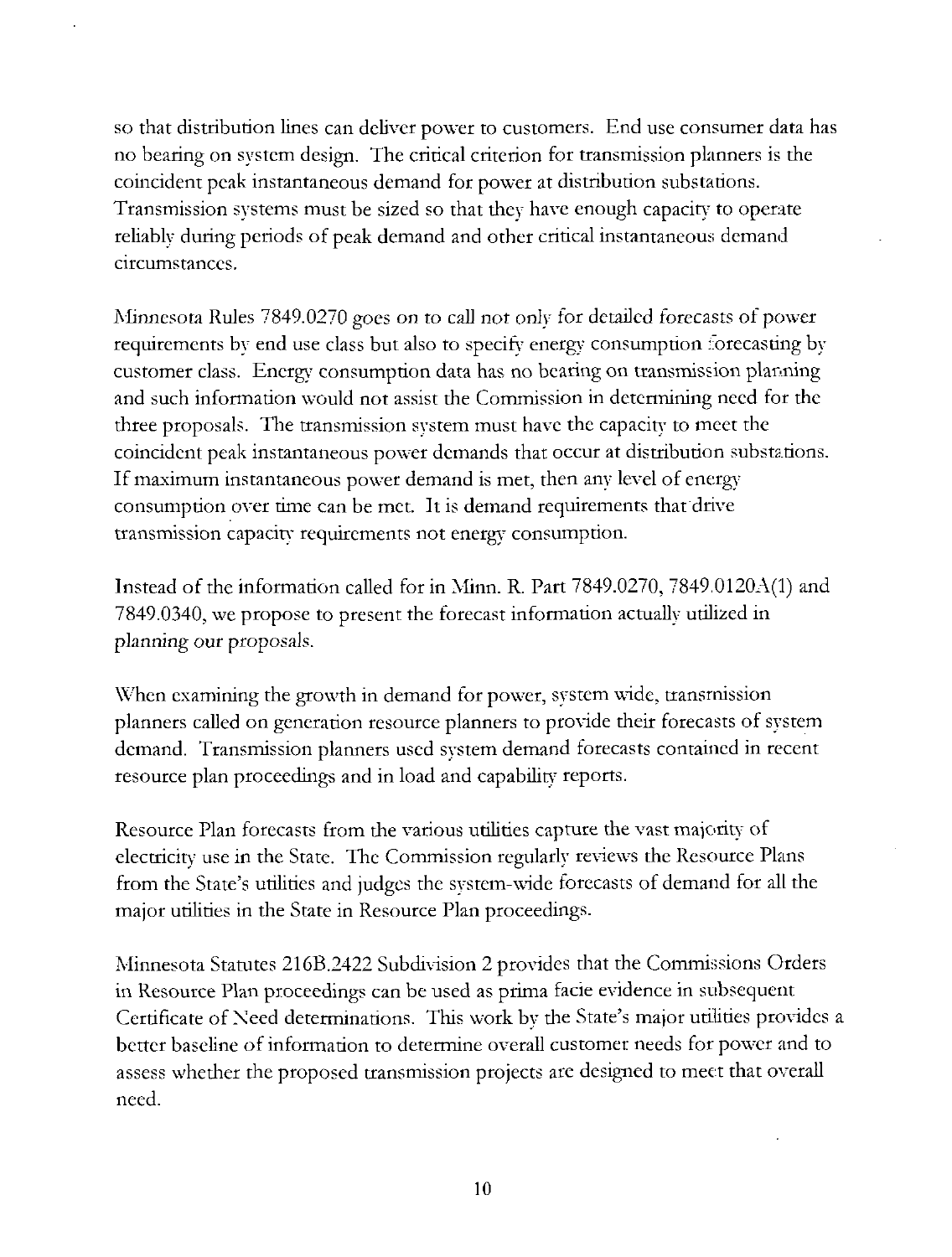Rather than replicate the work already done in Resource Plan proceedings related to system forecasting, we propose to provide a summary of the system power demand forecasts contained in recent resource plan proceedings and describe the examination of demand forecasting that has been done and the issues that surfaced in those proceedings. This is essentially how the CapX 2020 modeling work was developed. In studying and selecting the CapX Group 1 Projects for immediate permitting and implementation, the participants essentially aggregated the reasonable growth expectations from regional utilities throughout both the State of Minnesota and the immediately contiguous region. The CapX group was advised that potentially up to 6,300 MW of regional growth can be reasonable expected based on the aggregate of utilities' Resource Plans. This number was derived bv aggregating the planned resource needs of regional utilities throughout the next 10-15 years. In our Application we anticipate providing updated analysis of this overall resource need to confirm whether regional load growth is sufficient to support the type of construction initiative being proposed. By using the same type of Resource Plan projections in this proceeding will provide the Commission with a valuable check and balance to confirm whether the growth projections and overall energy consumption needs that underlie our proposal are supportable.

We also propose to provide load and capability reports that are part of the planning process that is conducted through the Mid -Continent Area Power Pool and through the Midwest Independent System Operator. Again, this type of information will be more qualitatively and quantitatively more valuable to the Commission than the classusage data called for under the rules.

The second dimension to our proposals is to provide community service reliability to specific load centers of concern. In order to demonstrate the reliability risks faced in these communities, we are developing data to provide detailed substation-specific demand projections. This data will graphically demonstrate when overall power demand (rather than by specific customer classes) will outstrip the transmission system's capacity. With this data, the Commission can evaluate the proposals based on the best-available information and can determine whether the proposed upgrades are needed to maintain reliable service to the identified load centers.

The data we are developing will identify all of the distribution substations serving each load center of concern. For each distribution substation we propose to provide historical peak power demand data and a forecast of power demand at each substation through 2020. It is this substation demand data that was used to evaluate transmission performance in CapX study work. The sum of demand data from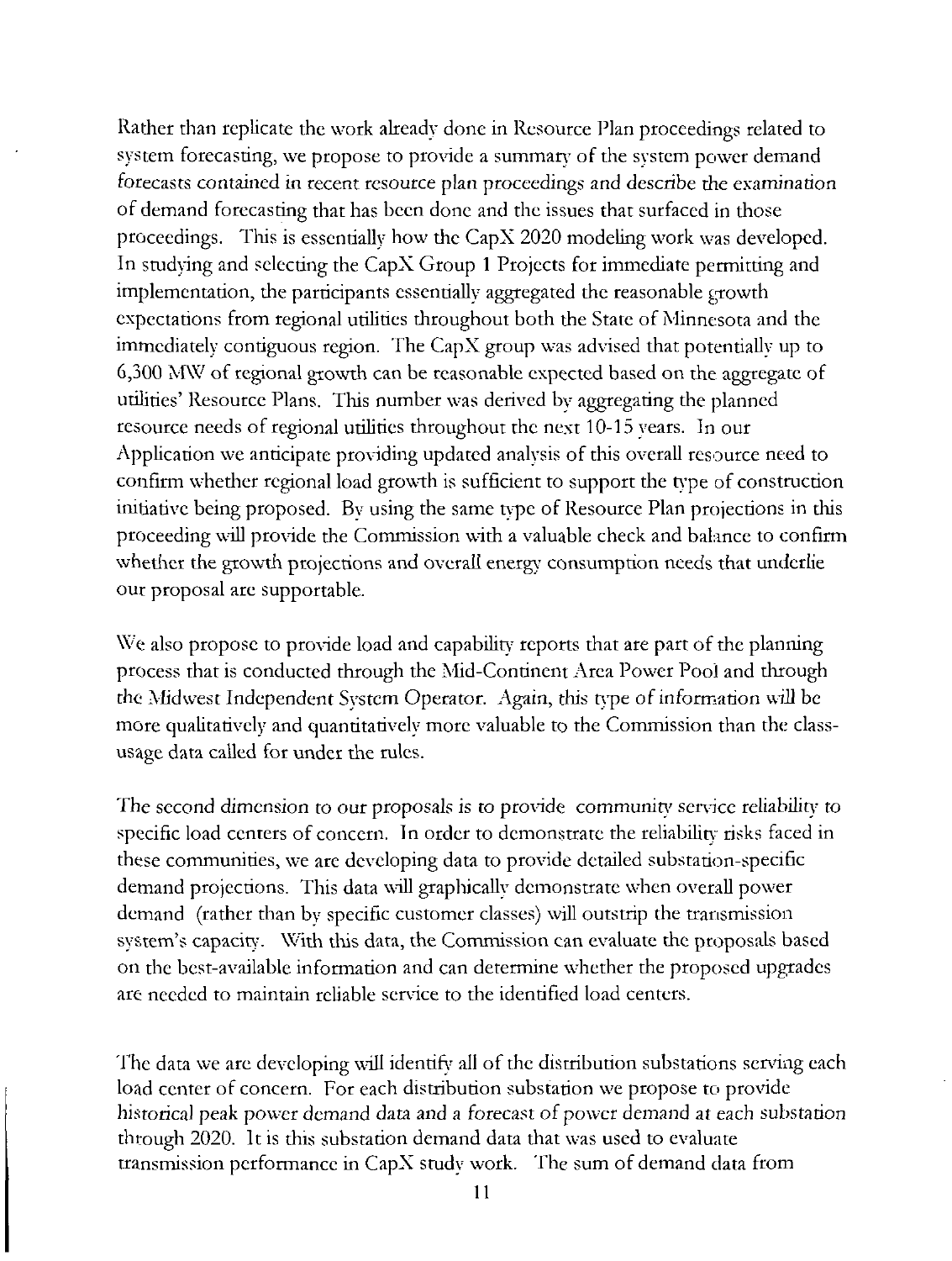substations within a load center can be compared to the power delivery capacity of the transmission system to that load center to determine the service reliability need. We also propose to describe how substation demand forecasts were prepared.

Since energy consumption has no direct impact on transmission planning, we propose energy consumption data be eliminated from our Application. We would like to clarify and acknowledge that some utilities predict peak power demand based in part on measures of energy consumption. However, this subject is examined thoroughly in Resource Plan proceedings. In our description of forecasting done during resource planning we intend to describe this relationship and its impact on demand forecasting We do not propose to include lengthy energy consumption data sets in this filing.

Transmission lines must meet the highest possible instantaneous peak demand for power. If the system has adequate capacity under peak conditions, it can operate reliably during periods of lower demand. Therefore we do not believe the monthly peak demand data identified in Minnesota Rule 7849.0270, subp. 2 D is useful and request exemption from providing it.

Minnesota Rule 7849.0270, subp. 2 E calls for "the estimated annual revenue requirement per kilowatt hour for the system in current dollars" for each forecast year. The rule is unclear as to what is meant by "revenue requirement.. .for the system," particularly in the  $CapX$  context where a combination of investor owned utilities, cooperatives, and municipal power agencies are involved. In the CapX context, with the types of participants involved, presenting aggregate revenue requirements is problematic. However, at a higher level this rule appears to suggest an inquiry into die impact of these facilities on consumer bills. We propose to generally describe the process of distributing costs among wholesale users that MISO uses and some general estimates of retail consumer impact.

Item F under Subp. 2. calls for monthly averaged, weekday load factors for each month for each forecast year. The language in the rule is confusing, however, it appears that the Commission is looking for five data points ( an average Monday load factor, an average Tuesday load factor, etc) times 12 months times fifteen forecast years. Since the requirement simply says the applicant's load factors, it is not clear what data would need to be generated to meet the requirement. We presume the requirement was designed around the idea that load factors from the systems associated with the need for new lines should be provided. If that is the case, load factors for all systems serving Minnesota customers is necessary.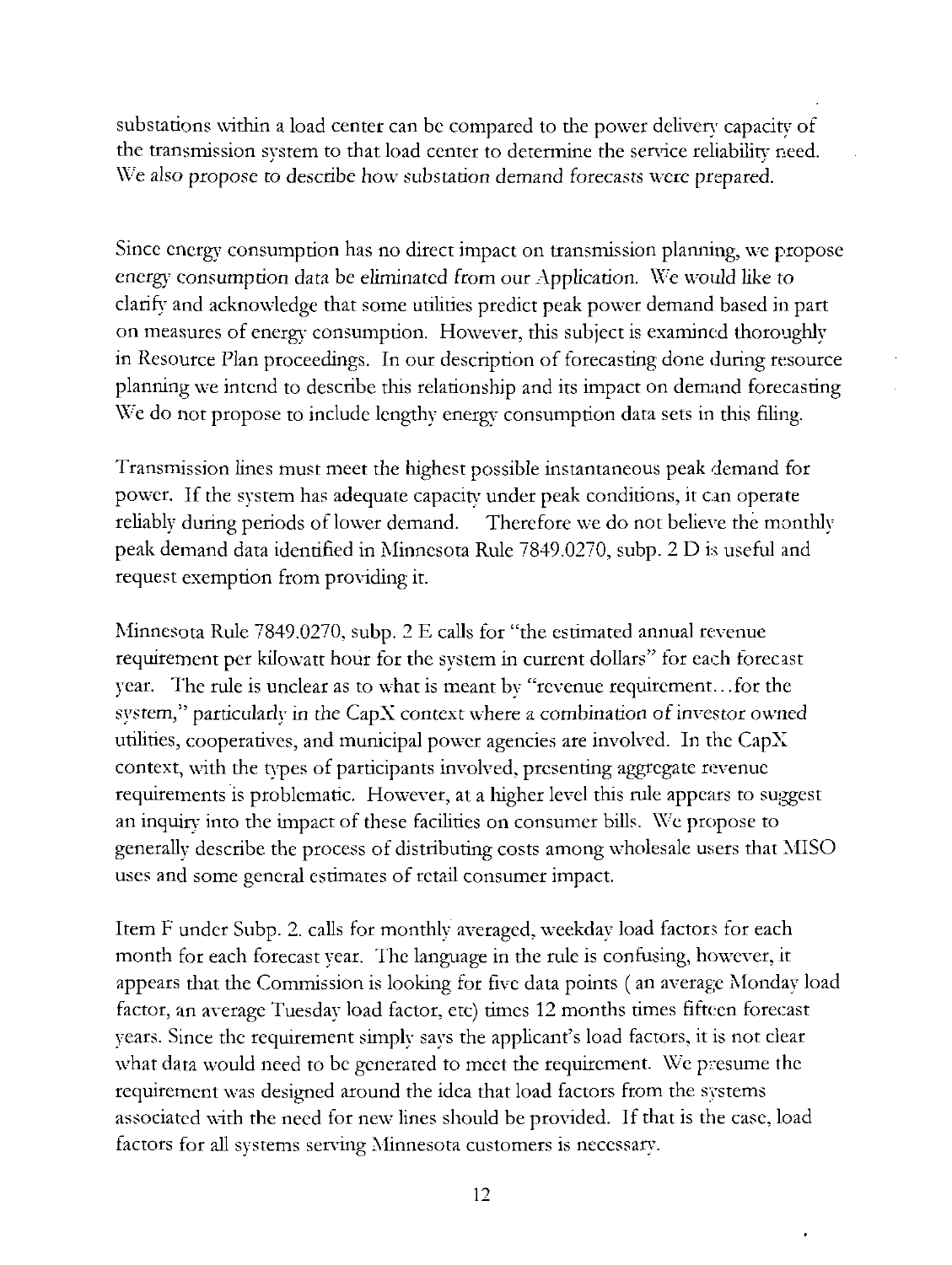This requirement appears to be another artifact of a generation focus of the rules back in the '70s. Load factor is a measure of how the demand for power varies over time and has no bearing on the need for transmission. It is a determinant in the need for generation. Transmission must be designed to meet peak demand. In doing so, there is sufficient capacity to meet lower levels of instantaneous demand. Variations in demand over time will not help die Commission evaluate the need for these lines and therefore, we respectfully request this requirement be eliminated.

### 4. Minnesota Rules 7849.0280(B) through (I). System Capacity

The content requirements found in Minnesota Rules 7849.0280 (B) through (I) arc focused on generation data. The general purpose of this section is clearly presented in the introductory paragraph, to provide a discussion of the ability of the existing system to meet the forecast provided in part 7849.0270. We intend to discuss in considerable detail the reliability concerns we foresee a5 the result of the growth in the forecasted peak demand for power, both system \\ide and in select load centers.

However Items (B) through (I) revert to an examination of generation adequacy and do not address transmission planning considerations. Instead of the information suggested in items (B) through (I) we propose to describe how transmission system planners went about evaluating the impact of the size and location of generation on the need for new transmission lines.

## 5. Minnesota Rules 7849.0290 and 7849.0120 (2) Conservation

This set of content requirements asks for information regarding the conservation programs die applicant has in place and their effect on the forecast information called for in 7849.0270. In the context of a major, multi-line transmission project that is intended to address multiple needs, it is difficult to address this content requirement for many of the same reasons we propose a slightly different approach to the forecasting content requirements discussed above. These lines will serve customers throughout the state and region. The forecast we used to plan transmission is the projected demand after considering conservation reductions. In other words, the effects of conservation have already been included in the Resource Plan forecasts that form the basis for identifying the regional as well as local needs for expanded transmission capacity.

The Commission has examined the role conservation can play in Resource Plan proceedings. E.g., In the Matter of Northern States Power Company d/b/a Xcel Energy's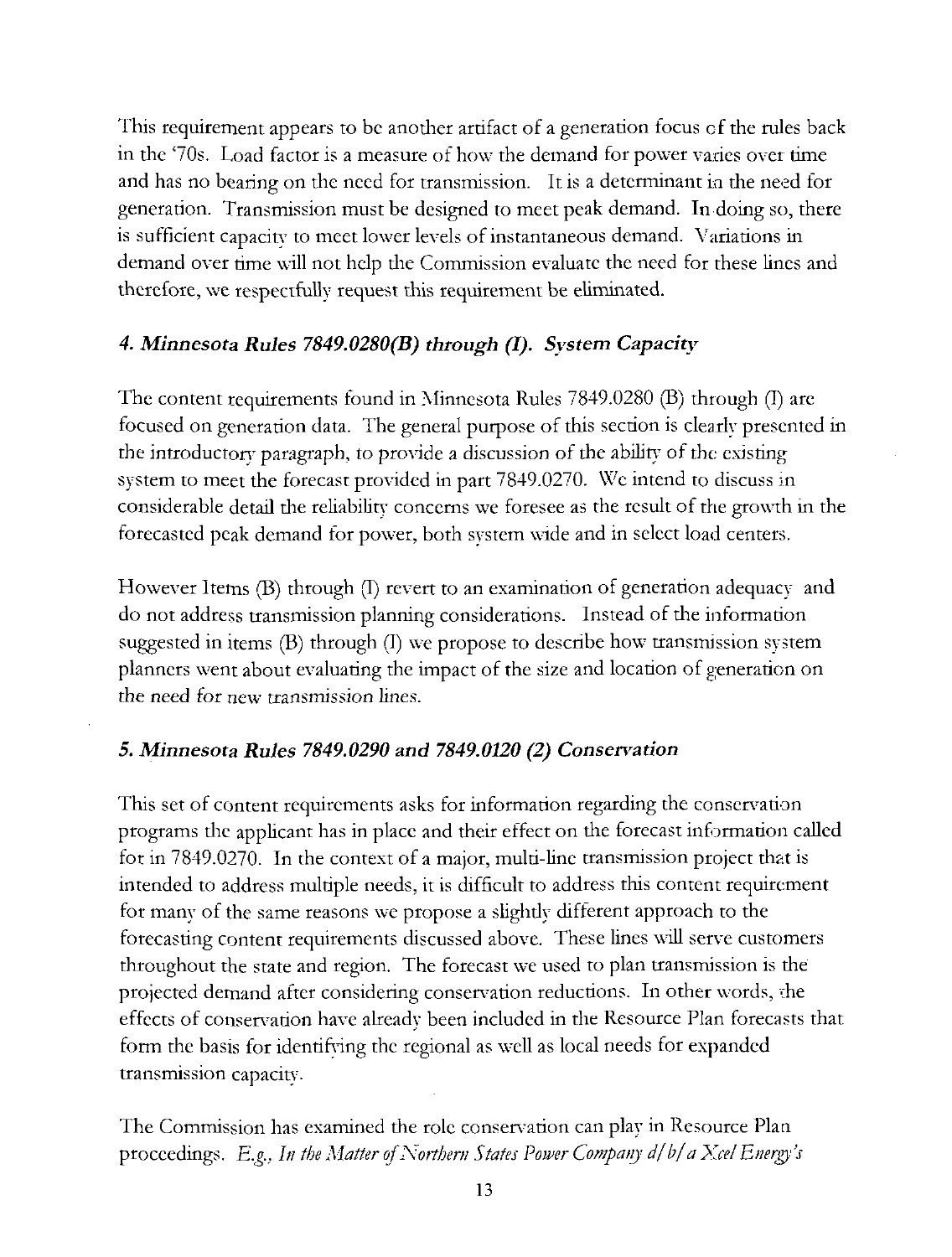Application for Approval of its 2015-2019 Resource Plan, Docket Xo. E-002/RP-04-1752, "Order Approving Resource Plan as Modified, Finding Compliance widi Renewable Energy Objectives Statute, and Setting Filing Requirements" at p. 9 (July 28, 2006). Conservation is one of the more important focuses of the Resource Planning process. "The Conservation Improvement Program (CIP) offers unique opportunities for demand-side management, inevitably leading commentators to discuss CIP issues in the resource planning context." Id. at p. 9.5 All of the information requested in this section is contained in Resource Plan filings. Instead of replicating that material in this filing we propose to present a summary of those investigations in this filing along with references to most recently filed Resource Plans and Commission Orders so that interested parties can pursue the issue further if they wish.

## 6. Minnesota Rules 7849.0300 Consequences of Delay and Minnesota Rules 7849.0340 Alternative of No Facility

This content requirement (Minn. R. Part 7849.0300) asks for a discussion of the consequences of delay in developing the proposals. Such a discussion is an important element of a determination of the need for new transmission infrastructure. We fully intend to discuss issues of delay and variations in actual demand from forecast. There is one specific requirement however that we request the Commission vary. The rule requires the examination of delay to incorporate three specific statistically based levels of demand. Minnesota Rules 7849.0340 asks for a discussion of the alternative of "no facility" and requires that analysis utilizing the same three levels of demand. Since the analysis of these lines was based on the aggregate of forecasts from utilities across the state, such a statistical approach is impractical. Instead planners analyzed transmission requirements to meet the projected level of demand which includes 6300 MW of growth and tested their planning analysis assuming about 30% less growth, 4500 MW. We propose to describe the analysis that was done at these two levels of system demand.

<sup>&</sup>lt;sup>5</sup> For Xcel Energy the most recent approved Resource Plan implemented aggressive conservation goals that suggest "an energy savings goal of 3,935 GWh and a peak demand savings goal of  $1,156$  MW over the 15-year planning period." Id. at p. 9. Implementation and oversight of Xcel Energy's conservation goals and compliance with the commitments made in the Resource Plan is overseen by the Department of Commerce. Id,; see also In the Matter of the Implementation oj Northern States Power Company d/b/a Xcel Energy's 2007/2008/2009 Triennial Natural Gas and Electric Conservation Improvement Program, Docket No. E, G-002/CIP-06-80, Initial Filing (June 1, 2006).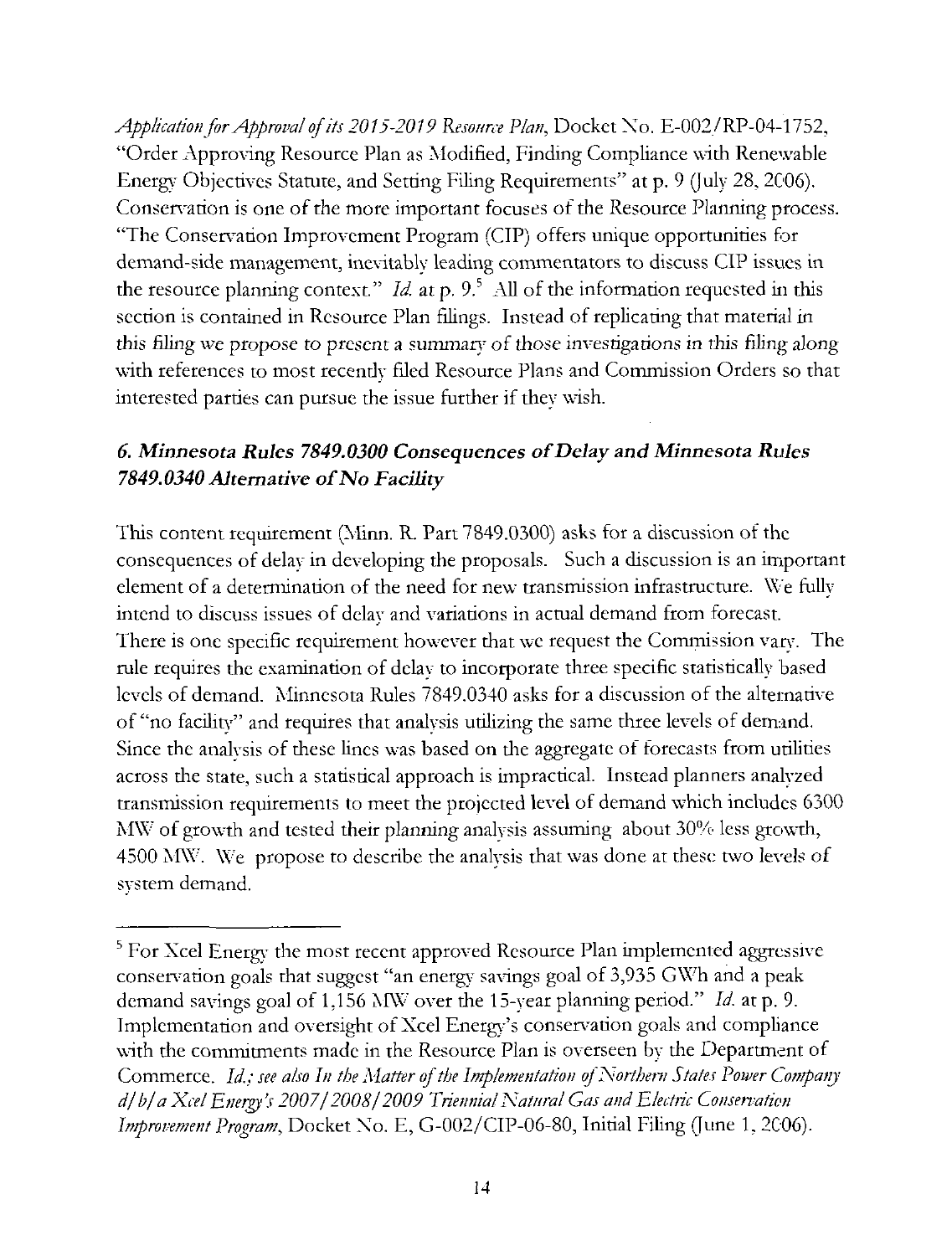For each of the load centers facing service reliability issues the question of consequences of delay has more to do with an examination of risk as growth rates vary. There is a threshold peak demand level at which service to an area is at risk. Once that peak demand level is surpassed, variations in growth vary the amount of time service is at risk. When presenting load center analysis, we propose to identify the threshold level of demand that places service at risk and the affect of incremental change in growth rather than evaluate system performance at three discrete demand levels.

Throughout the presentation of our exemption requests we have tried to make it clear that we fully support the objectives of the rules. Each of the subject areas listed in the content rules is important to a need determination. In each case we have attempted to identify information that will better address the goals of the rules, information that will better inform the public and the Commission. Our efforts to customize our Application are motivated by our desire to make it as useful as reasonably possible.

### C. Renewables Development Support

The third dimension of need to be addressed by our proposlas is the state' interest in further renewables development. Thus, another aspect of the consequences of delay that we will discuss in our Application deals with the State's ongoing efforts to support the development of additional renewable sources of energy generation. Our Application will discuss this issue and will describe the State's policy interest in developing renewables-based generation, in particular ongoing wind turbine additions to the system. We propose to describe plans and policies for the development of renewables and the affect our proposals will have in supporting those goals.

As discussed in the Background section of this filing, addressing renewable energy issues is a specific area of need that will be presented in our Application is the consideration of support for renewables based generation development in general and further wind turbine development in the southwestern part to the state in particular. In light of ongoing discussions at die Minnesota legislature and the potential for expanded renewable energy standards for all Minnesota utilities, it will become increasingly important to ensure that adequate transmission capacity is in place to transmit renewable energy to Minnesota's load centers.

For example, recently the Commission considered Xcel Energy's exemption request in the proceeding seeking a Certificate of Need for three 115 kV lines on Buffalo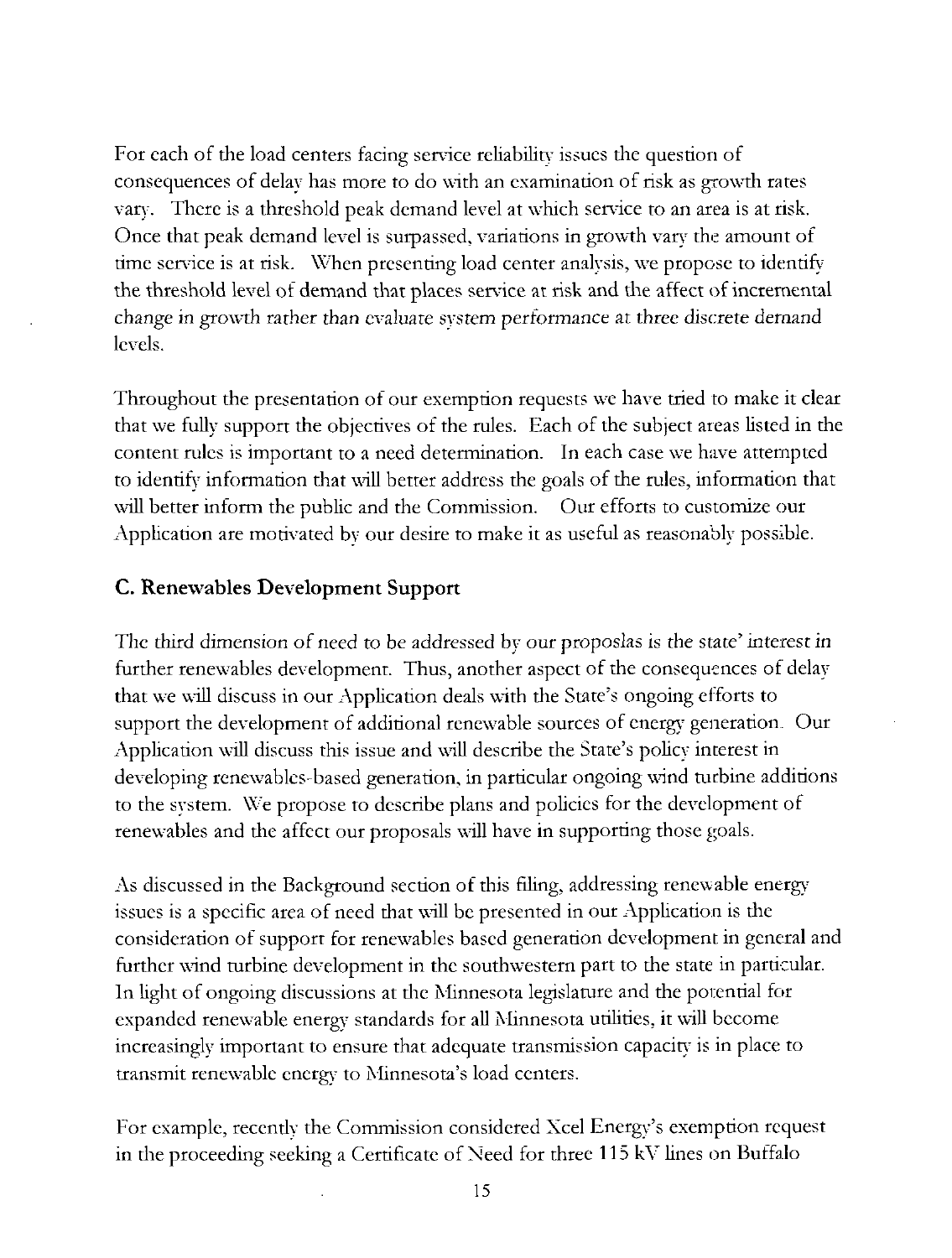Ridge in southwestern Minnesota. (Docket E-002/CN-06-154.) During that proceeding interested parties requested that we supply information regarding the interest in developing renewables based generation and we concurred. The Commission ordered that we provide a discussion of Renewable Energy Objective goals and requirements, other state policies related to renewables development, utility renewables plans from Resource Plans, and an examination of generation interconnection requests that have been placed in MISO and other transmission queues.

Our proposal for a 345kY line to Brookings is, in part, the next major increment of transmission capacity to allow continued development in that part of the state and eastern South Dakota. We intend to provide in our Application the same kind of information as was agreed to in die Buffalo Ridge 115 kV docket. The discussion will also provide context for how our proposals will help support renewables development statewide.

Another example for enhanced renewable energy potential that we will discuss in our Application relates to the Fargo  $-$  Monticello 345 kV line. One of the effects of completing that line will be to provide for additional generator outlet capacity from the Red River Valley. We understand that the Red River Valley area may provide new and expanded opportunities for cost-effective wind energy development and believe that facilitating transmission development in that part of the State may serve to facilitate such development.

#### III. DESIGNATING THE APPLICANTS

During the process of establishing Notice Plans for these three 345 kV lines, interested parties expressed opinions concerning who must be identified as applicants in our Certificate of Need Application. In this part of our exemption filing we describe the considerations that lead us to conclude that Great River Energy and Xcel Energy should serve as applicants in this proceeding while ensuring that the otner participants in the CapX utility consortium are available to address questions during the process. We respectfully ask for the Commission's concurrence so that the issue does not complicate the acceptance of our Application once filed.

Minnesota Statutes 216B.243 does not define or give any guidance with regard to who must be an applicant for a Certificate of Need. Minnesota Statutes 216B.243 Subdivision 4 simply provides that, "Any person proposing to construct a large energy facility shall apply for a certificate of need ... prior to construction of the facility.'" Xcel Energy and Great River Energy satisfy this statutory requirement for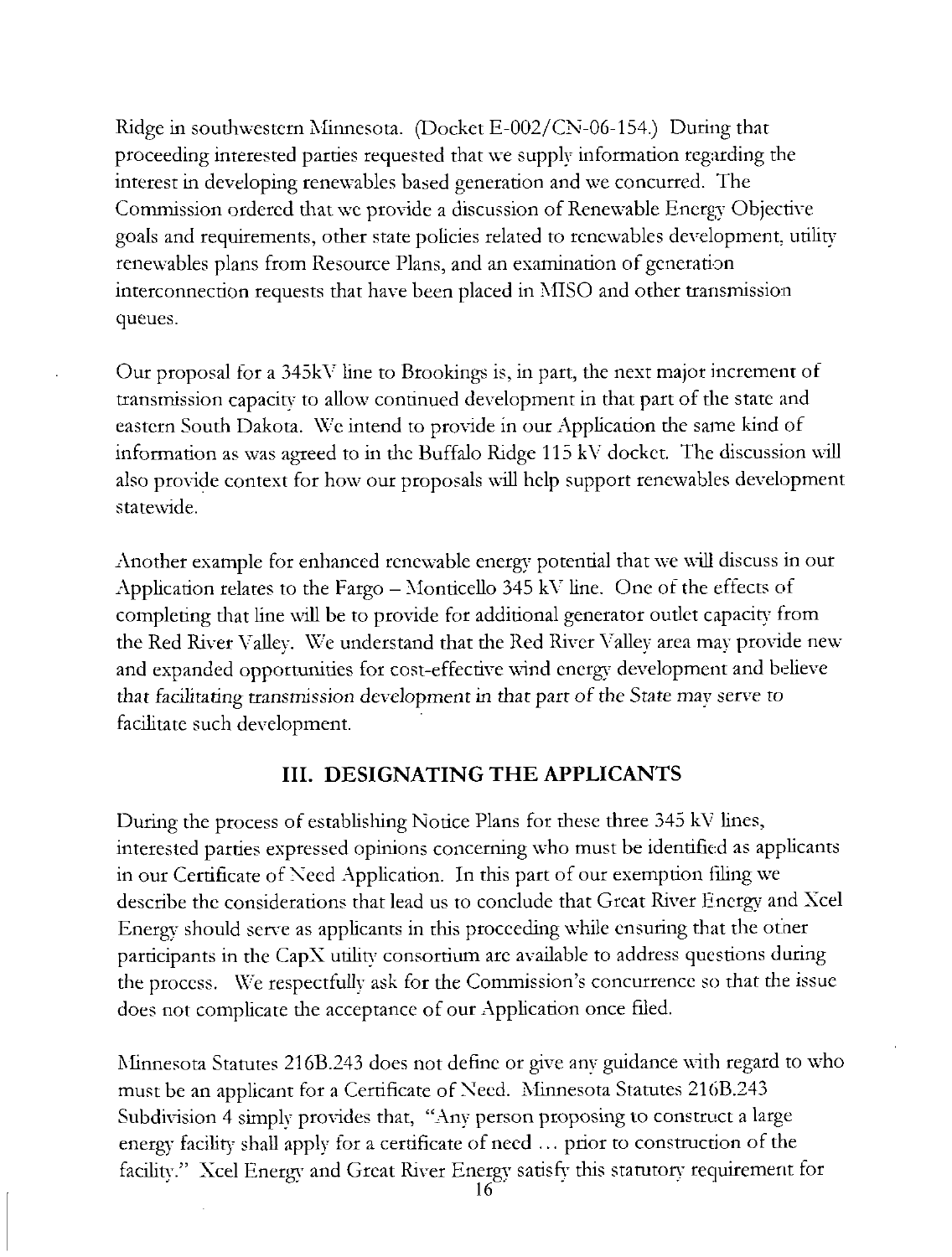each of the lines under consideration as a result of their role as Project Development Managers.

Similarly, Minnesota Rules Chapter 7849 does not define or provide guidance concerning who should be the applicant either. The rules focus on the proposed facility itself, rather than the identity of the party or parties who are proposing the facility. Minn. R. Part 7849.0020 ("The purpose of this chapter is ... to specify criteria for the assessment of need for ... large high voltage transmission lines."). And the rules contemplate a process for adjusting ownership of a transmission line for which a Certificate of Need has been granted. Minn. R. Part 7849.0400, subp. 2 H ("If an applicant determines that a change in size, type, timing, or ownership other than specified in this subpart is necessary ... the applicant must inform the Commission of the desired change and detail the reasons for the change.").

Since the statute and rules do not spell out who the applicant must be, we suggest that the Commission has some flexibility to consider an Application for a facility around the circumstances present. Those circumstances suggest that the Commission should authorize the flexibility found under the statute and rules to allow the Application to go forward with Great River Energy and Xcel Energy as applicants while the CapX 2020 participants finalize their business relationship.

## CapX Business Arrangements

CapX is a unique cooperative effort undertaken by utilities serving Minnesota to plan and develop the transmission infrastructure. Initially the six largest transmissionowning utilities in the State initiated the CapX 2020 initiative and undertook the study work and developed a plan to meet the transmission requirements necessary to maintain the reliable operation of the electrical system as the state continues to grow. Those initial participants were Great River Energy, Minnesota Power, Missouri River Energy Services, Ottertail Power Company, Southern Minnesota Municpal Power Agency, and Xcel Energy. Several other utilities participated in meetings, provided information and monitored progress. In 2005, the study effort resulted in a comprehensive plan, called the CapX 2020 Vision Plan, for transmission infrastructure to serve Minnesota. The CapX 2020 utilities then moved to a second phase of their effort, to implement the plan.

The CapX 2020 Vision Plan, identified the three 345 kV transmission lines we propose in this proceeding as part of the CapX Group 1 Projects. Implementation of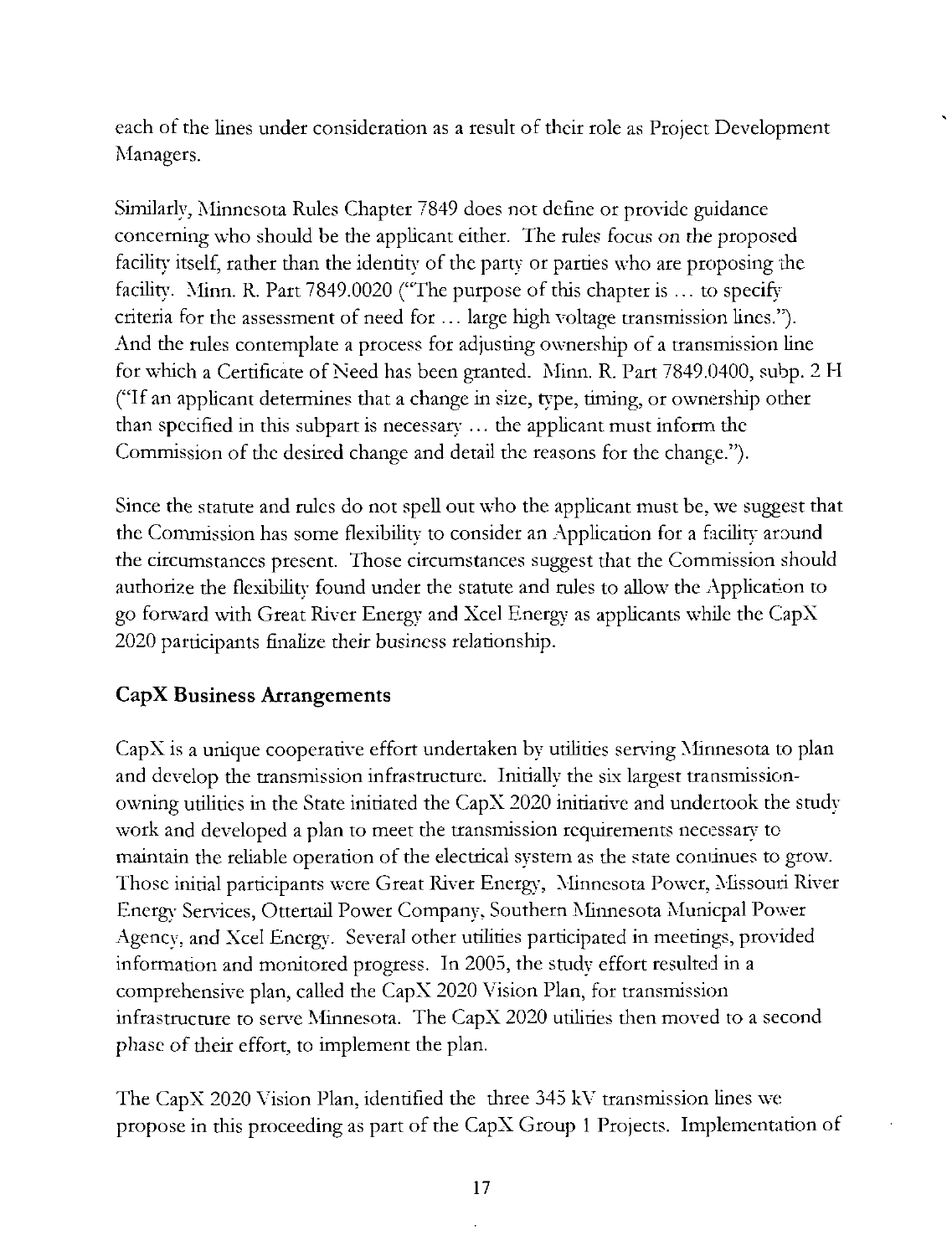all of the CapX Group 1 Projects is estimated to require over SI.3 billion in investments.

Assembling the necessary investing utilities and reaching agreement on all the business arrangements of this magnitude is a complex endeavor. The participants have made considerable progress but have not yet completed all of the arrangements necessary to support the necessary investments.

The group has agreed to embark on the first steps of the regulatory process prior to completing all the business arrangements being completed so that the new infrastructure we propose can be constructed expediriously. As the result we have worked with the Commission to establish this Certificate of Need docket and develop notice plans to facilitate public participation.

As noted in the Background section of this filing, the group also agreed to designate Great River Energy and Xcel Energy as Project Development Managers. In that role Great River Energy and Xcel Energy will coordinate and manage the permitting process, engineering, procurement and construction of the proposed lines. In that role Xcel Energy and Great River Energy filed the notice plan proposals for the individual lines with the Commission, which were then consolidated into this Docket.

The group is now in the process of establishing contractual agreements, called Development Agreements, which will specify which utilities will participate in the first phase of the process, through the acquisition of the major regulatory approvals, and how those costs of wall be distributed. The Development Agreements will also establish the process utilities will use to move to Project Agreements in which ownership will be determined and investment commitments will be formally made.

## Applicants Proposal

In light of the organizational structure that currently exists and the current state of the effort to establish the more detailed business arrangements CapX participants believe the regulatory process in Minnesota is best served with Great River Energy and Xcel Energy identified as applicants in this proceeding.

Among the considerations that led us to that conclusion are:

• A Certificate of Need is in essence a construction authorization. Great River Energy and Xcel Energy, as Project Development Managers for these lines, are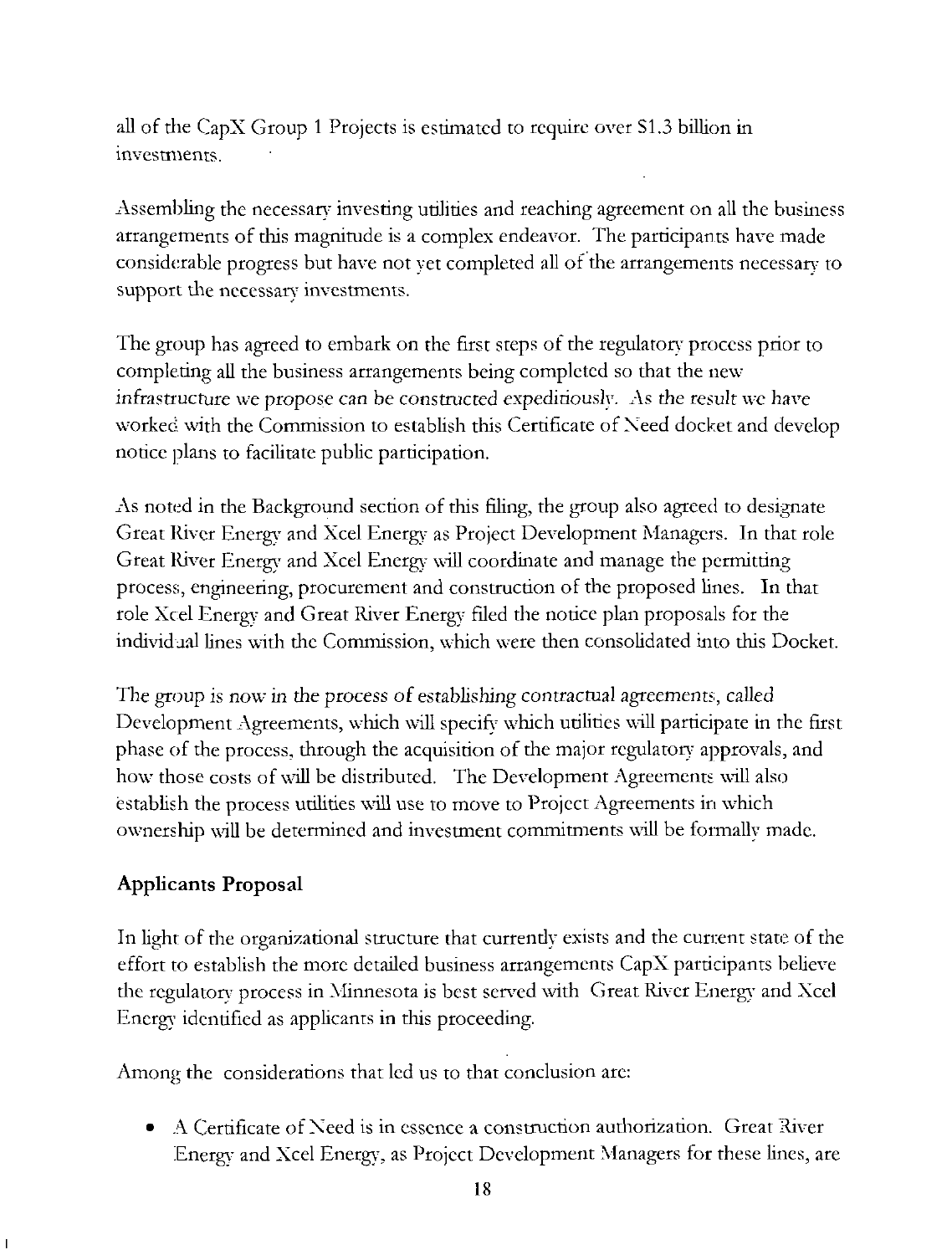responsible for managing the construction of the proposed facilities. In that jrole we will be responsible for implementing the decisions made in the Certificate of Need proceeding.

- Identifying the Project Development Managers as applicants allows the process to proceed in a timely manner while contractual arrangements among the participating utilities continue to be developed.
- We also believe we can better facilitate participation by interested parties in the process if communication is directed to one or two points of contact rather than all the utilities that have been involved to date.

We plan to identify Great River Energy and Xcel Energy as applicants when we file our Application unless the Commission chooses to direct otherwise. Regardless of which utilities are established as applicants, we intend to fully discuss in our Application the status of the investment and development arrangements that are being made and all the participants in those discussions.

Some of the parties to the notice plan process expressed strong opinions concerning the question of who should be applicants. We have included our discussion of the question here and respectfully as the Commission to concur so the issue does not complicate the consideration of our Application once we file.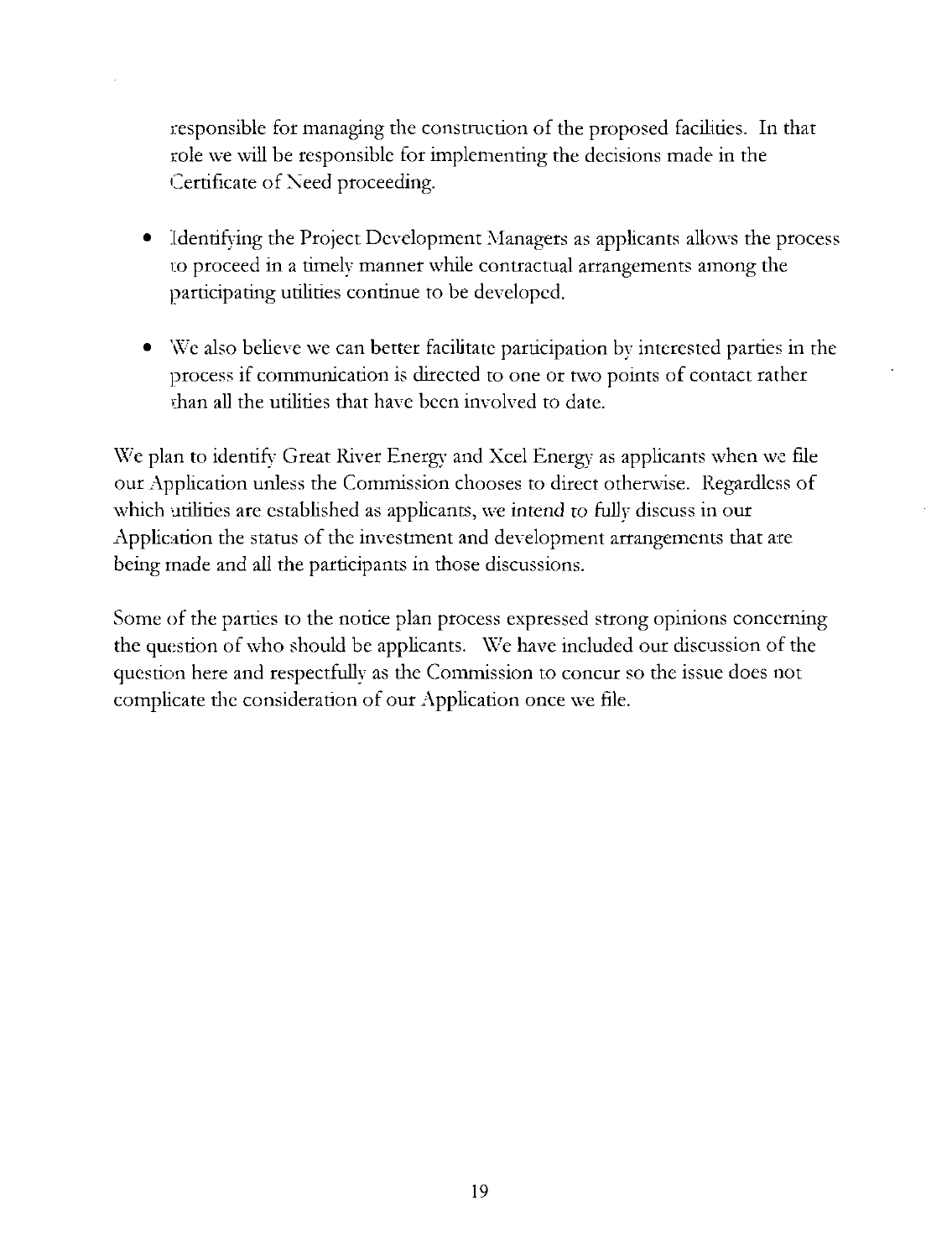#### IV. CONCLUSION

Xcel Energy believes the Commission's Certificate of Need process would best be served with a customized, focused Application that presents the information needed to evaluate the need for our proposed facilities. Conversely, we do not believe it is necessary or helpful to burden the agencies or the public with extraneous information that will not be helpful for understanding the need for the proposed transmission lines to facilitate implementation of the state's energy policies regarding renewableenergy development. Therefore, Xcel Energy respectfully requests that the Commission grant the exemptions requested herein so that our Application can be efficiently prepared and be as useful as possible.

Dated: Feb. 5 2007

Respectfully submitted,

BY. vanus Alder

JAMES ALDERS MANAGER REGULATORY PROJECTS 1992151v2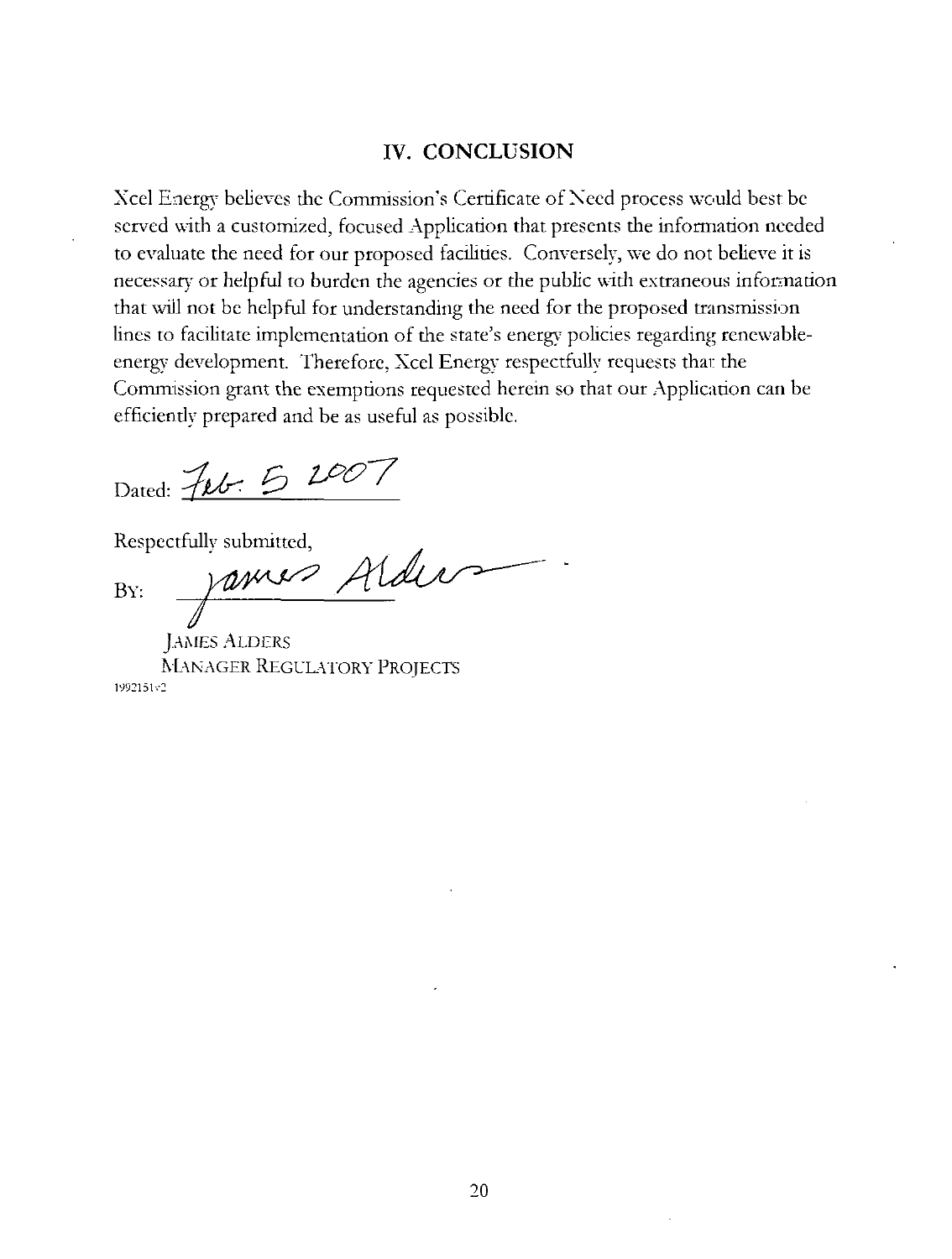I, Carole Wallace, hereby certify that I have this day served copies of the foregoing document on the attached list of persons by delivery by hand or by causing to be placed in the U.S. mail at Minneapolis, Minnesota.

#### DOCKET No. E002/CN-06-1115

Dated this  $5^{\rm{th}}$  day of February 2007

Carole Wallace

 $\bar{\mathcal{A}}$ 

 $\sim$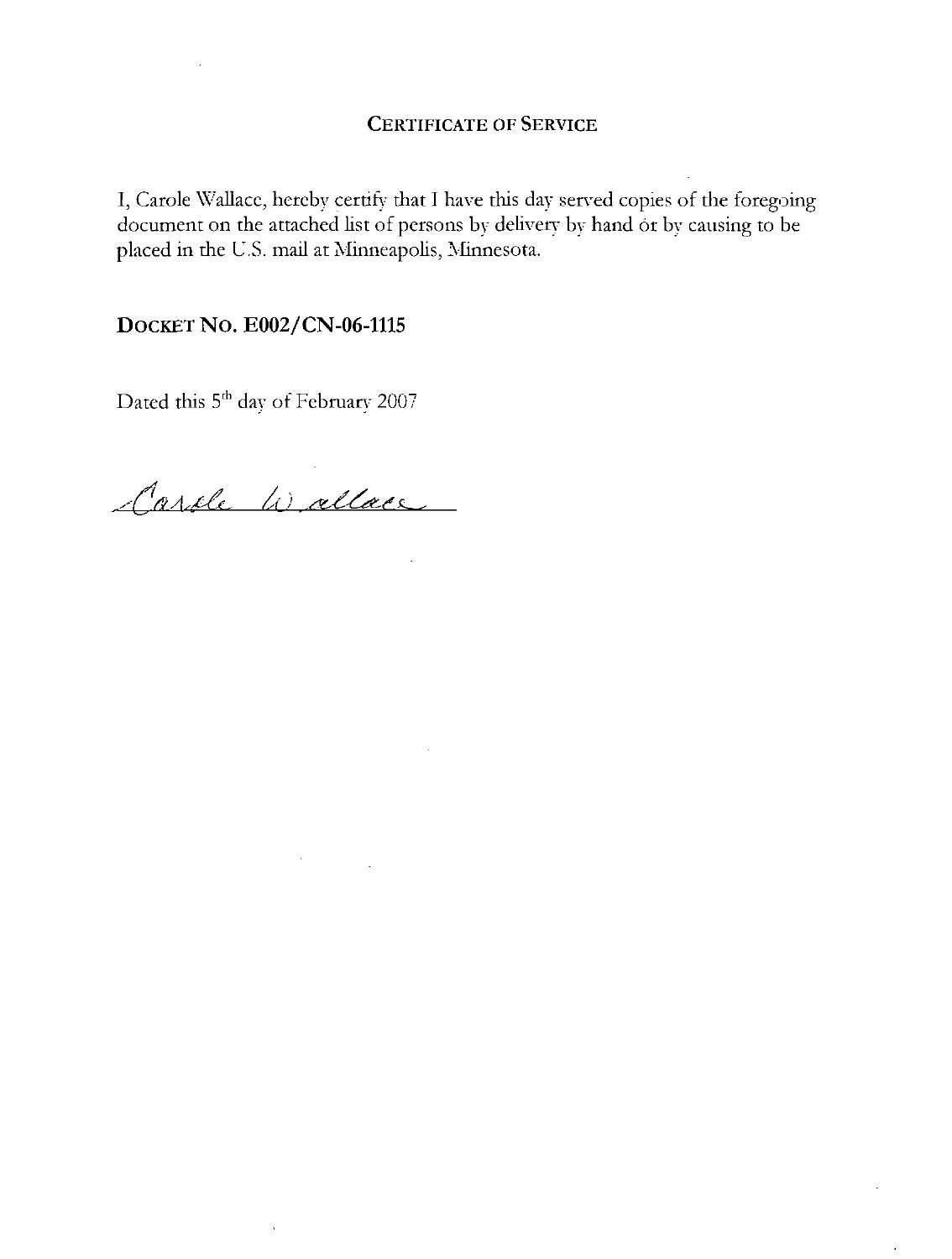Matter of Xcel Energy Notice Plan Approval Request for CAPX 2020

E002/CN-06-1115

1-11-2007

Burl W. Haar  $(O+15)$ Executive Secretary Minnesota Public Utilities Commission 121 East Seventh Place, Suite 350 St. Paul, MX 55101 -2147

Julia Anderson Minnesota Attorney General's Office 1400 BRM Tower 445 Minnesota Street St. Paul, MN 55101-2131

John E. Draw? Fredrikson & Byron, P.A. 200 South Sixth St, Suite 4000 Minneapolis, MN 55402-1425

Chuck Kerr Great Northern Power Development, L.P. 601 Jefferson St, Suite 3600 Houston, TX 77002-7906

Paula Maccabee Just Change Consulting 1961 Selby Avenue St. Paul, MN 55104

BillPascoe Pascoe Energy Consulting, LLC 104 Country Club Lane Butte, MT 59701

Sharon Ferguson (4) Docket Coordinator Minnesota Department of Commerce 85 7th Place East, Suite 500 St Paul, MN 55101-2198

Curt Nelson OAG - RUD 900 BRM Tower 445 Minnesota Street St. Paul, MN 55101-2127

Elizabeth Goodpaster Minnesota Center for Environmental **Advocacy** 26 East Exchange St, #206 St. Paul. MN 55101

Leo Klisch 14620 39<sup>th</sup> Avenue North Plymouth, MN 55446

David R. Moeller Minnesota Power 30 West Superior Street Duluth, MN 55802-2093

John C. Reinhardt Laura A. Reinhardt  $3552\ 26^{\rm th}$  Avenue South Minneapolis, MN 55406